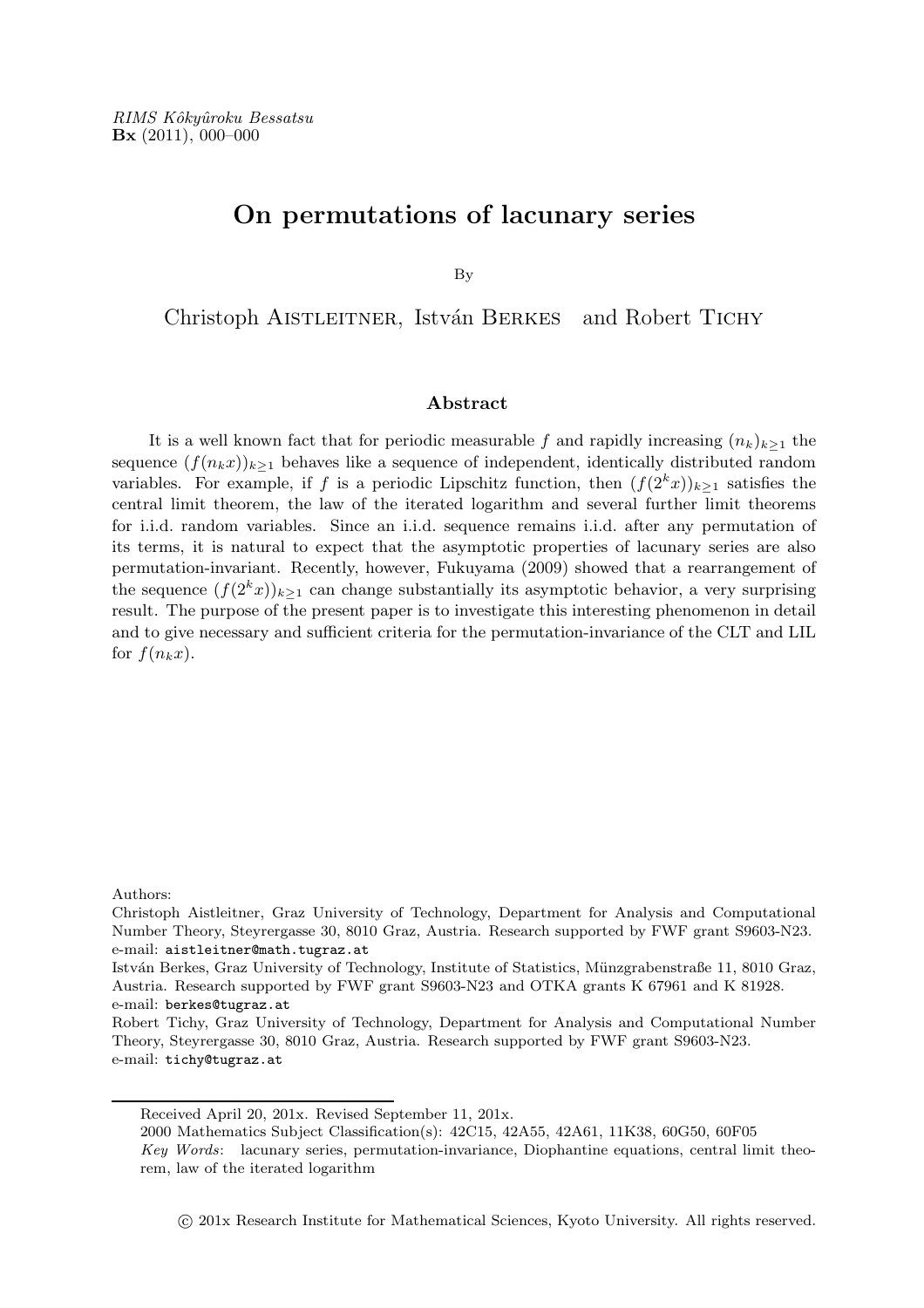## § 1. Introduction

By classical results of Salem and Zygmund [19] and Erdős and Gál [8], if  $(n_k)_{k\geq 1}$ satisfies the Hadamard gap condition

(1.1) 
$$
n_{k+1}/n_k \ge q > 1 \qquad (k = 1, 2, ...)
$$

then  $(\cos 2\pi n_k x)_{k>1}$  obeys the central limit theorem and the law of the iterated logarithm, i.e.

$$
(1.2) \qquad \lim_{N \to \infty} \lambda \left\{ x \in (0,1) : \sum_{k=1}^{N} \cos 2\pi n_k x \le t \sqrt{N/2} \right\} = (2\pi)^{-1/2} \int_{-\infty}^{t} e^{-u^2/2} du,
$$

and

(1.3) 
$$
\limsup_{N \to \infty} (N \log \log N)^{-1/2} \sum_{k=1}^{N} \cos 2\pi n_k x = 1
$$
 a.e.

where  $\lambda$  denotes the Lebesgue measure. Philipp and Stout [17] showed that under (1.1) on the probability space  $([0, 1], \mathcal{B}, \lambda)$  there exists a Brownian motion process  $\{W(t), t \geq \lambda\}$ 0} such that

(1.4) 
$$
\sum_{k=1}^{N} \cos 2\pi n_k x = W(N/2) + O\left(N^{1/2-\rho}\right) \quad \text{a.e.}
$$

for some  $\rho > 0$ . This relation implies not only the CLT and LIL for  $(\cos 2\pi n_k x)_{k>1}$ , but a whole class of further limit theorems for independent, identically distributed random variables; for examples and discussion we refer to [17]. Similar results hold for lacunary sequences  $f(n_kx)$ , where f is a measurable function on R satisfying the conditions

(1.5) 
$$
f(x+1) = f(x), \qquad \int_0^1 f(x) dx = 0, \qquad \int_0^1 f^2(x) dx < \infty.
$$

For example, Kac [14] proved that if  $(1.5)$  holds and f is either a Lipschitz function or is of bounded variation in  $(0, 1)$ , then  $f(2<sup>k</sup>x)$  satisfies the central limit theorem, more precisely

$$
\lim_{N \to \infty} \lambda \left\{ x \in (0,1) : \sum_{k=1}^{N} f(2^k x) \le \sigma t \sqrt{N} \right\} = (2\pi)^{-1/2} \int_{-\infty}^{t} e^{-u^2/2} du,
$$

where

$$
\sigma^2 = \int_0^1 f^2(x) \, dx + 2 \sum_{k=1}^\infty \int_0^1 f(x) f(2^k x) \, dx.
$$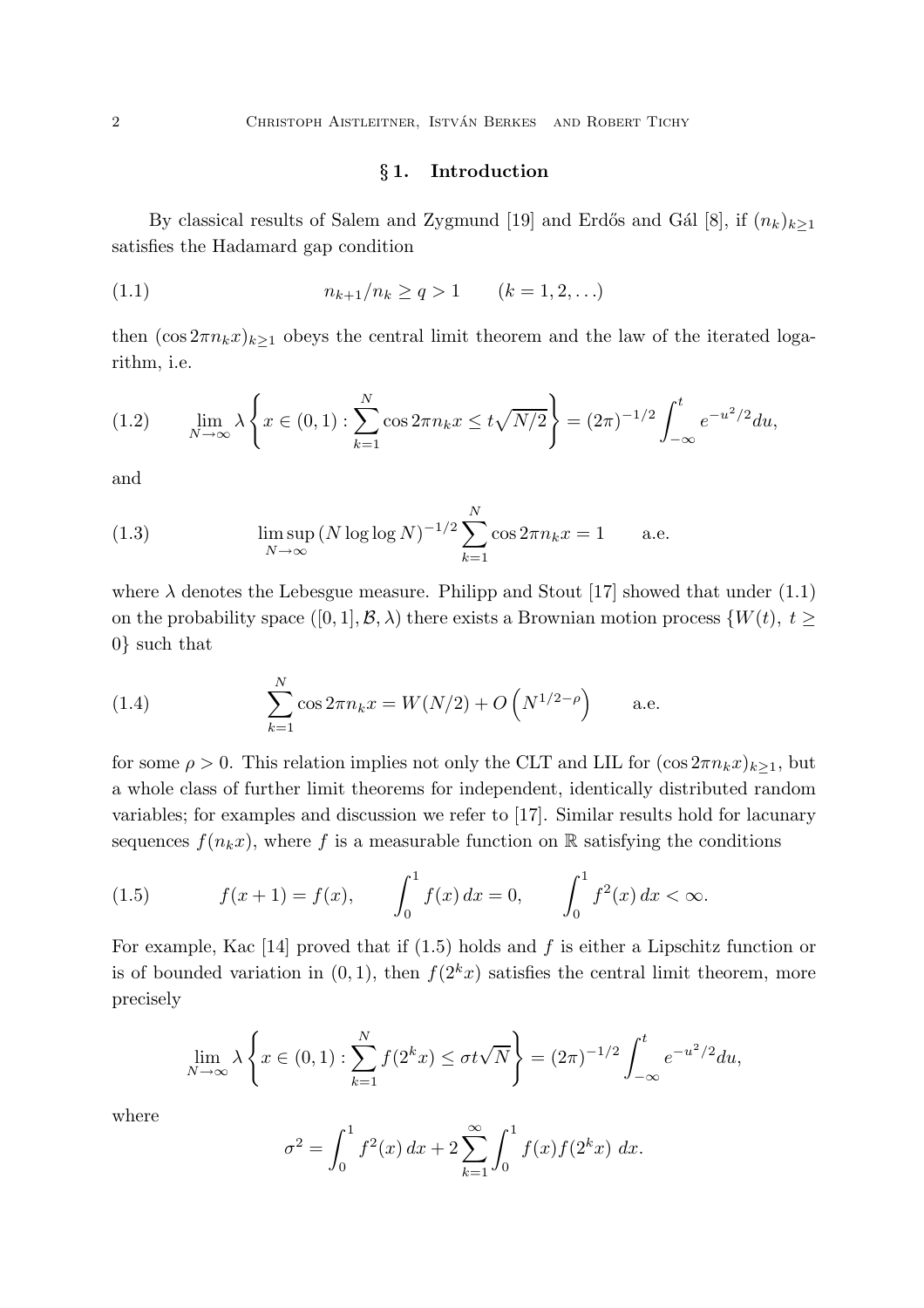The corresponding LIL

$$
\limsup_{N \to \infty} (2\sigma^2 N \log \log N)^{-1/2} \sum_{k=1}^{N} f(2^k x) = 1
$$
 a.e.

was proved by Maruyama [16] and Izumi [13] and the analogue of  $(1.4)$  for  $f(2<sup>k</sup>x)$  was proved by Berkes and Philipp [6]. These results show that lacunary subsequences of the trigonometric system and of the system  $(f(nx))_{n>1}$  behave like sequences of i.i.d. random variables and since an i.i.d. sequence remains i.i.d. after any permutation of its terms, it is natural to expect that limit theorems for  $f(n_kx)$  are also permutationinvariant. Recently, however, Fukuyama [10] showed the surprising fact that rearrangement of the sequence  $(\{2^k x\})_{k\geq 1}$ , where  $\{\cdot\}$  denotes fractional part, can change the LIL behavior of its discrepancy. The purpose of this paper is to show that the permutationinvariance of  $f(n_kx)$  is intimately connected with the number theoretic properties of  $(n_k)_{k\geq 1}$  and we will give necessary and sufficient criteria for the rearrangement-invariant CLT and LIL for  $f(n_kx)$  in terms of the number of solutions of the Diophantine equation

$$
a_1 n_{k_1} + \ldots + a_p n_{k_p} = b, \qquad 1 \leq k_1, \ldots, k_p \leq N.
$$

In Section 2 we will formulate our results for the trigonometric system and in Section 3 for the system  $f(nx)$ . The proofs will be given in Section 4.

#### § 2. The trigonometric system

In this section we deal with permutation-invariance of lacunary trigonometric series.

**Theorem 2.1.** *Let*  $(n_k)_{k\geq 1}$  *be a sequence of positive integers satisfying the Hadamard gap condition (1.1) and let*  $\sigma : \mathbb{N} \to \mathbb{N}$  *be a permutation of the positive integers. Then we have*

(2.1) 
$$
N^{-1/2} \sum_{k=1}^{N} \cos 2\pi n_{\sigma(k)} x \stackrel{\mathcal{D}}{\longrightarrow} \mathcal{N}(0, 1/2)
$$

*and*

(2.2) 
$$
\limsup_{N \to \infty} (N \log \log N)^{-1/2} \sum_{k=1}^{N} \cos 2\pi n_{\sigma(k)} x = 1
$$
 a.e.

Here we used probabilistic terminology and  $\stackrel{\mathcal{D}}{\longrightarrow}$  denotes convergence in distribution in the probability space  $([0, 1], \mathcal{B}, \lambda)$ .

Theorem 2.1 shows that for Hadamard lacunary trigonometric series the CLT and LIL are permutation-invariant without any additional number theoretic condition on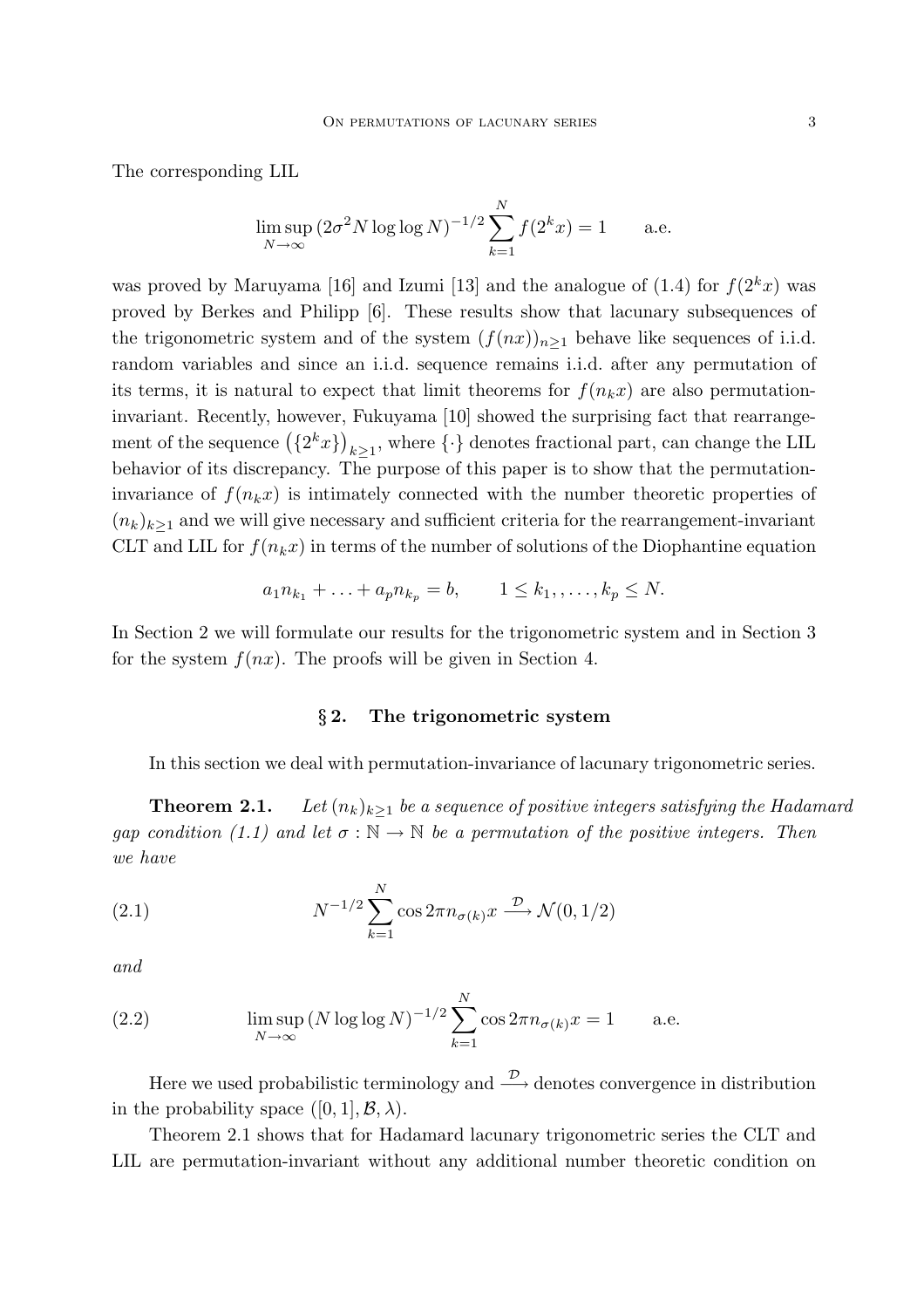$n_k$ . We note also that the unpermuted CLT (1.2) and LIL (1.3) hold for  $\cos 2\pi n_k x$ under the weaker gap condition

$$
n_{k+1}/n_k \ge 1 + ck^{-\alpha}, \qquad 0 \le \alpha < 1/2
$$

(see Erdős  $[7]$  and Takahashi  $[21]$ ). However, as the next theorem shows (which is contained in [4]), for having the permuted CLT and LIL the Hadamard gap condition (1.1) in Theorem 2.1 cannot be weakened.

**Theorem 2.2.** *For any positive sequence*  $(\varepsilon_k)_{k>1}$  *tending to 0, there exists a sequence*  $(n_k)_{k>1}$  *of positive integers satisfying* 

$$
n_{k+1}/n_k \ge 1 + \varepsilon_k, \qquad k \ge k_0
$$

*and a permutation*  $\sigma : \mathbb{N} \to \mathbb{N}$  *of the positive integers such that* 

$$
a_N^{-1} \sum_{k=1}^N \cos 2\pi n_{\sigma(k)} x - b_N \xrightarrow{\mathcal{D}} G
$$

where *G* is the Cauchy distribution with density  $\frac{1}{\pi(1+x^2)}$ ,  $a_N = \sqrt{N/\log N}$  and  $b_N =$ O(1)*.* Moreover, there exists a permutation  $\sigma : \mathbb{N} \to \mathbb{N}$  of the positive integers such that

(2.3) 
$$
\limsup_{N \to \infty} \frac{\sum_{k=1}^{N} \cos 2\pi n_{\sigma(k)} x}{\sqrt{N \log N}} > 0 \quad \text{a.e.}
$$

For subexponentially growing  $(n_k)_{k>1}$  the permuted CLT and LIL are much harder problems and we do not have a precise charaterization. Our next theorem gives sufficient Diophantine conditions in this case. Let us say that a sequence  $(n_k)_{k>1}$  of positive integers satisfies

**Condition R**, if for any  $p \geq 2$  and any fixed nonzero integers  $a_1, \ldots, a_p$  satisfying  $|a_1| \leq p, \ldots, |a_p| \leq p$ , the Diophantine equation

(2.4) 
$$
a_1 n_{k_1} + \ldots + a_p n_{k_p} = 0, \qquad k_1 < \ldots < k_p
$$

has only a finite number of solutions. If the number of solutions of  $(2.4)$  is at most  $C \exp(p^{\alpha})$  for some constants  $C, \alpha > 0$ , we say that  $(n_k)_{k \geq 1}$  satisfies condition  $\mathbb{R}^*$ .

**Theorem 2.3.** *If*  $(n_k)_{k>1}$  *is a sequence of positive integers satisfying condition* **R**, then for any permutation  $\sigma : \mathbb{N} \to \mathbb{N}$  of the positive integers we have the central limit *theorem (2.1).* If  $(n_k)_{k\geq 1}$  satisfies condition  $\mathbb{R}^*$ , we also have the permuted LIL (2.2).

It is not easy to decide if an explicitly given subexponential sequence satisfies condition **R** or **R**<sup>\*</sup>. A simple example is the sequence  $(n_k)_{k\geq 1}$  consisting of the numbers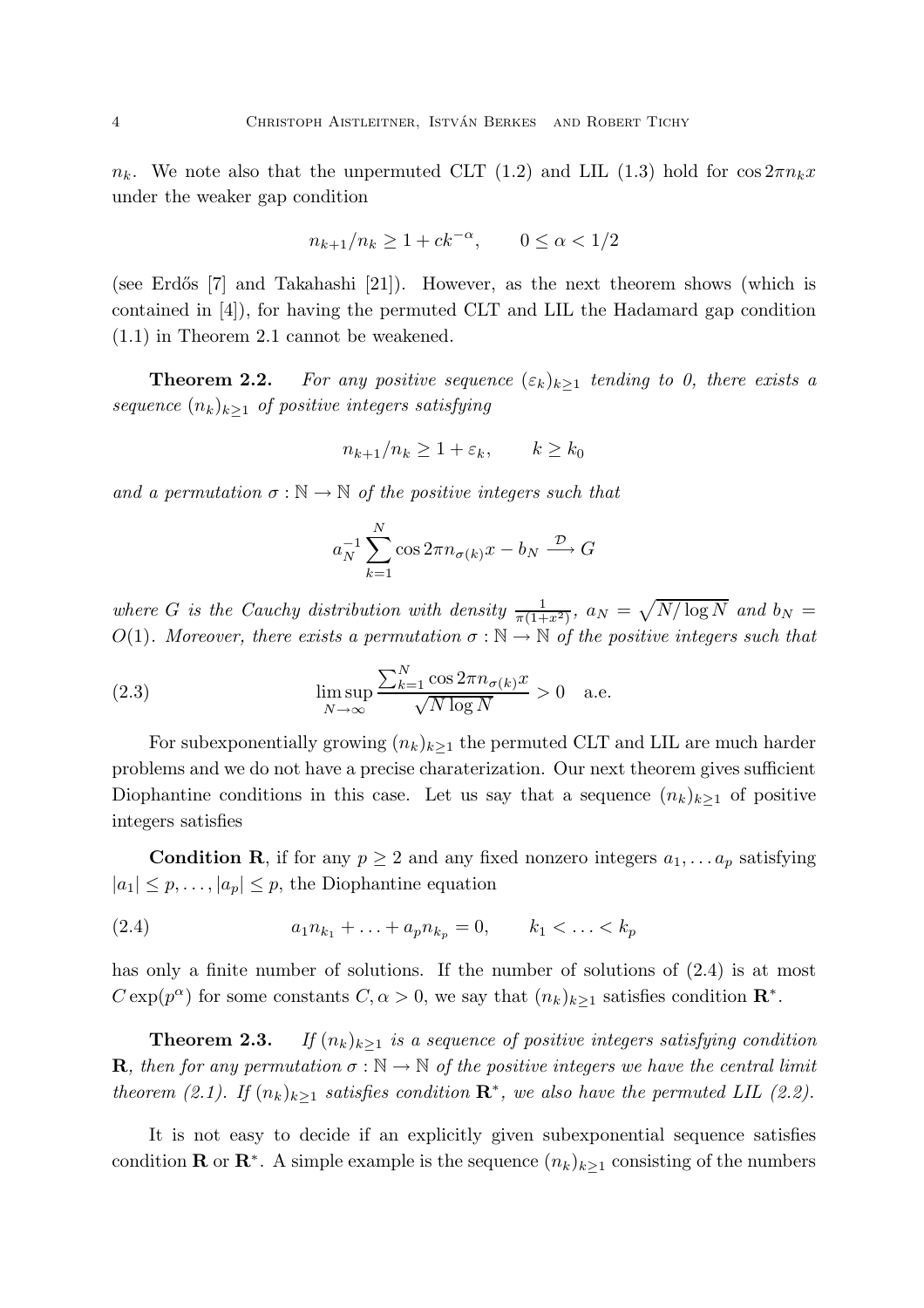of the form  $p_1^{k_1} \cdots p_r^{k_r}$   $(k_1, \ldots, k_r \ge 0)$ , where  $\{p_1, \ldots, p_r\}$  is a finite set of coprime integers. In this case the validity of  $\mathbb{R}^*$  follows from a recent deep bound, due to Amoroso and Viada [5], in the subspace theorem of W. Schmidt [20]. On the other hand, it is easy to obtain sequences satisfying condition  $\mathbb{R}^*$  via random constructions. Let  $\omega_k = (\log k)^{\alpha}, \alpha > 0$  and let  $n_k$  be independent random variables, defined on some probability space, such that  $n_k$  is uniformly distributed over the integers of the interval  $[a(k-1)^{\omega_k}, a k^{\omega_k}]$ , where a is a large constant. Then with probability one,  $(n_k)_{k>1}$ satisfies condition  $\mathbb{R}^*$ . The so constructed sequence  $(n_k)_{k\geq 1}$  grows much slower than exponentially, in fact its growth speed is only slightly faster than polynomial. In contrast to the CLT (1.2) which can hold even for sequences  $(n_k)$  with  $n_{k+1} - n_k = O(1)$  (see Fukuyama [9]) we do not know if there are polynomially growing sequences  $(n_k)_{k\geq 1}$ satisfying the permutation-invariant CLT and LIL.

### § 3. The system  $f(kx)$

Let  $f$  be a measurable function satisfying

$$
f(x+1) = f(x), \qquad \int_0^1 f(x) \, dx = 0, \qquad \int_0^1 f^2(x) \, dx < \infty
$$

and let  $(n_k)_{k\geq 1}$  be a sequence of integers satisfying the Hadamard gap condition (1.1). The central limit theorem for  $f(n_kx)$  has a long history. Kac [14] proved that if f is Lipschitz continuous then  $f(n_kx)$  satisfies the CLT for  $n_k = 2^k$  and not much later Erdős and Fortet (see [15], p. 655) showed that this is not any more valid if  $n_k = 2^k - 1$ . Gaposhkin [11] proved that  $f(n_k x)$  obeys the CLT if  $n_{k+1}/n_k \to \alpha$  where  $\alpha^r$  is irrational for  $r = 1, 2...$  and the same holds if all the fractions  $n_{k+1}/n_k$  are integers. To formulate more general criteria, let us say that a sequence  $(n_k)_{k>1}$  of positive integers satisfies

**Condition D**<sub>2</sub>, if for any fixed nonzero integers  $a, b, c$  the number of solutions of the Diophantine equation

$$
(3.1) \t\t\t\t\tan_k + bn_l = c, \t\t k, l \ge 1
$$

is bounded by a constant  $K(a, b)$ , independent of c.

**Condition**  $\mathbf{D}_2^*$  (strong  $\mathbf{D}_2$ ), if for any fixed integers  $a \neq 0$ ,  $b \neq 0$ , c the number of solutions of the Diophantine equation (3.1) is bounded by a constant  $K(a, b)$ , independent of c, where for  $a = b, c = 0$  we require also  $k \neq l$ .

Condition  $D_2$  is a variant of Sidon's  $B_2$  condition, where the bound for the number of solutions of (3.1) is assumed only for  $a = b = 1$ . Gaposhkin [12] proved that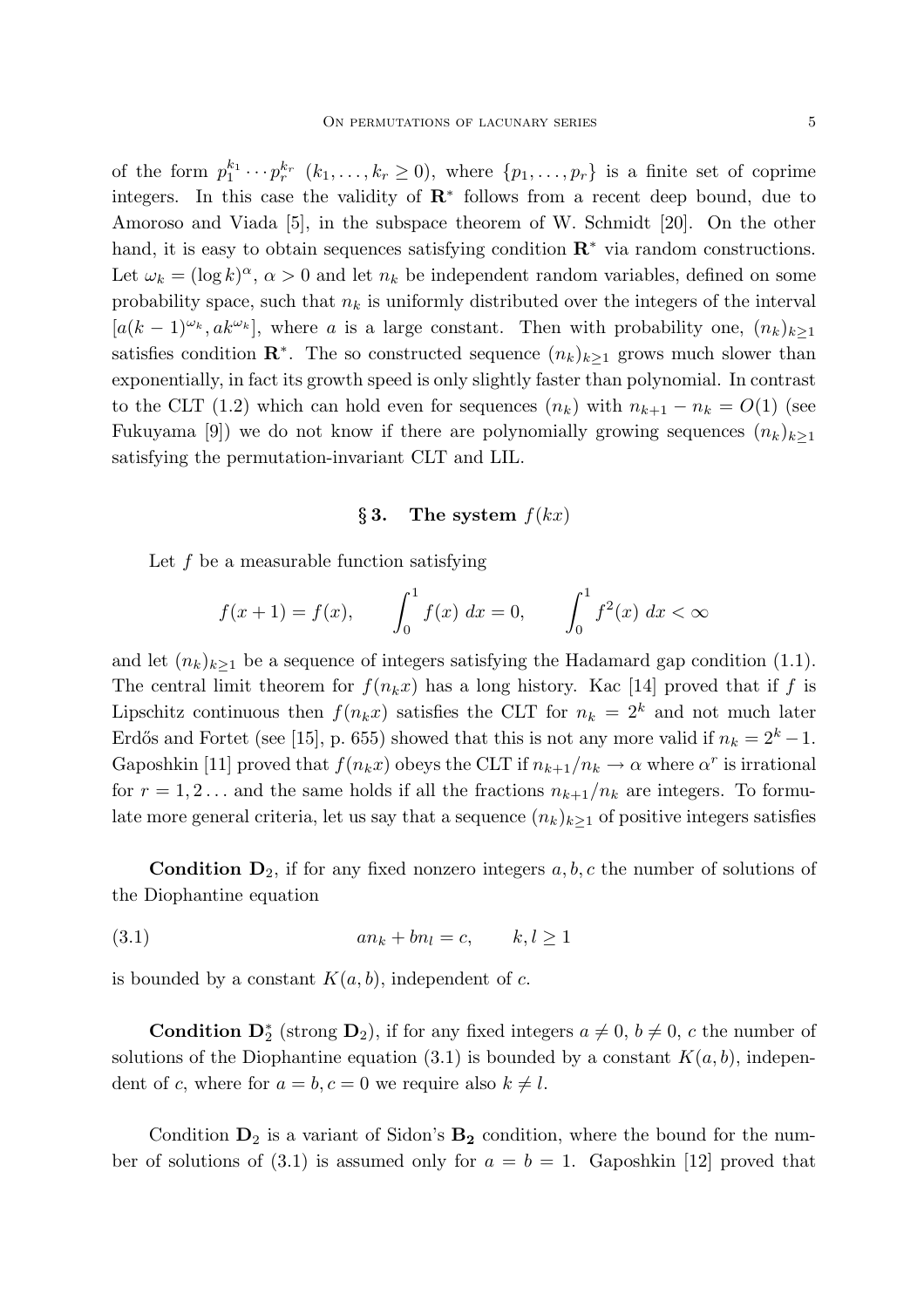under minor smoothness assumptions on f, condition  $D_2$  implies the CLT for  $f(n_kx)$ . Recently, Aistleitner and Berkes [1] proved that the CLT holds for  $f(n_kx)$  provided for any fixed nonzero integers  $a, b, c$  the number of solutions  $(k, l)$  of

$$
an_k + bn_l = c, \qquad 1 \le k, l \le N
$$

is  $o(N)$ , uniformly in c, and this condition is also necessary. This criterion settles the CLT problem for  $f(n_kx)$ , but, as we noted, the validity of the CLT does not imply permutation-invariant behavior of  $f(n_kx)$ . The purpose of this section is to give a precise characterization for the CLT and LIL for permuted sums  $\sum_{k=1}^{N} f(n_{\sigma(k)}x)$ .

Our first result gives a necessary and sufficient condition for permuted partial sums  $\sum_{k=1}^{N} f(n_{\sigma(k)}x)$  to have only Gaussian limit distributions and gives precise criteria this to happen for a specific permutation  $\sigma$ .

**Theorem 3.1.** *Let*  $(n_k)_{k>1}$  *be a sequence of positive integers satisfying the Hadamard gap condition (1.1) and condition*  $D_2$ *. Let* f *satisfy (1.5) and let*  $\sigma$  *be a permutation of*  $\mathbb{N}.$  Then  $N^{-1/2} \sum_{k=1}^{N} f(n_{\sigma(k)}x)$  has a limit distribution iff

(3.2) 
$$
\gamma = \lim_{N \to \infty} N^{-1} \int_0^1 \left( \sum_{k=1}^n f(n_{\sigma(k)} x) \right)^2 dx
$$

*exists, and then*

(3.3) 
$$
N^{-1/2} \sum_{k=1}^{N} f(n_{\sigma(k)} x) \xrightarrow{\mathcal{D}} N(0, \gamma).
$$

*If*  $\gamma = 0$ *, the limit distribution is degenerate.* 

Theorem 3.1 is best possible in the following sense:

**Theorem 3.2.** *If condition*  $D_2$  *fails, there exists a permutation*  $\sigma$  *such that the normed partial sums in (3.3) have a nongaussian limit distribution.*

In other words, under the Hadamard gap condition and condition  $D_2$ , the limit distribution of  $N^{-1/2} \sum_{k=1}^{N} f(n_{\sigma(k)}x)$  can only be Gaussian, but the variance of the limit distribution depends on the constant  $\gamma$  in (3.2) which, as simple examples show, is not permutation-invariant. For example, if  $n_k = 2^k$  and  $\sigma$  is the identity permutation, then (3.2) holds with

$$
\gamma = \gamma_f = \int_0^1 f^2(x)dx + 2\sum_{k=1}^\infty \int_0^1 f(x)f(2^k x)dx
$$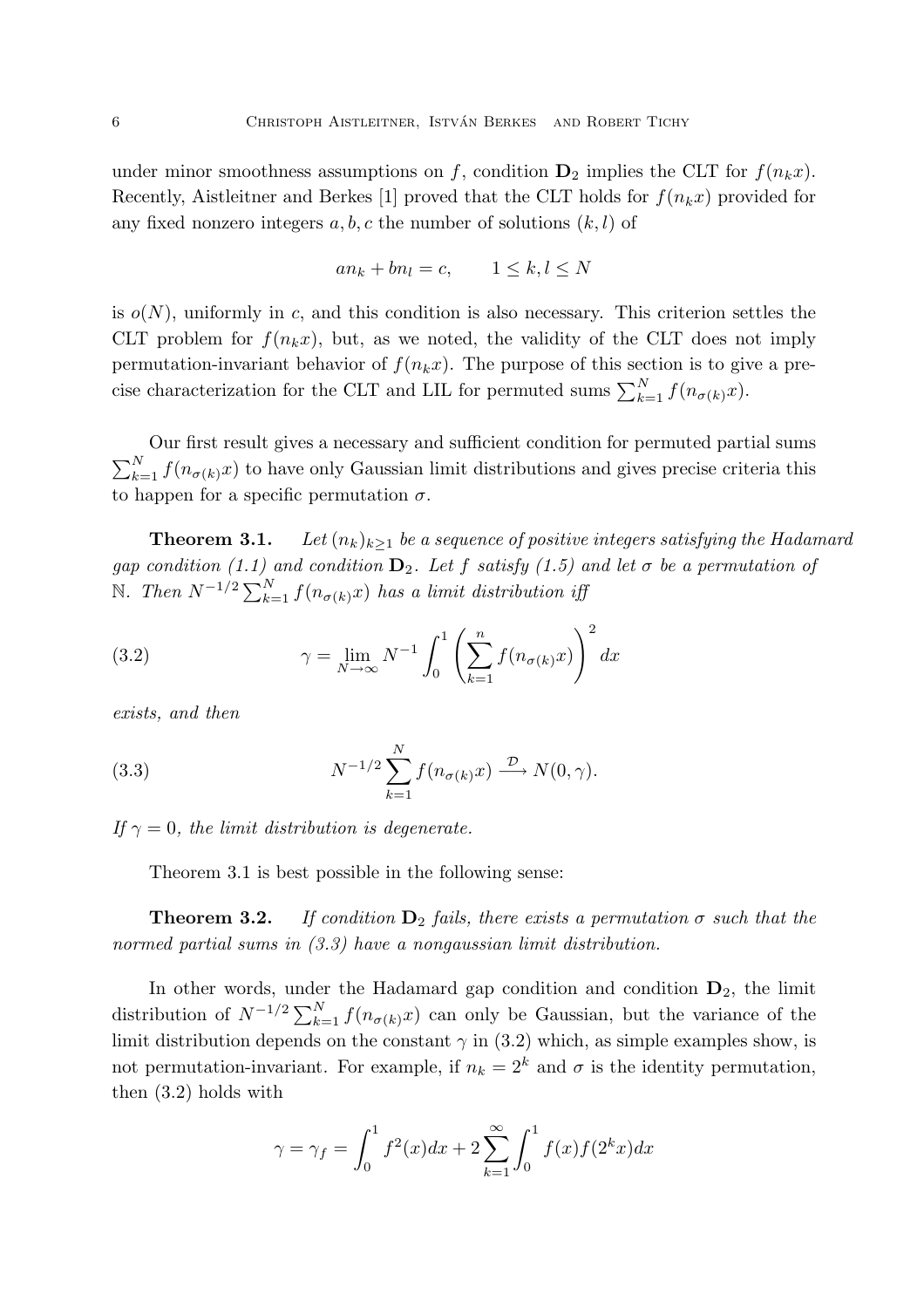(see Kac [14]). Using an idea of Fukuyama [10], one can construct permutations  $\sigma$  of N such that

$$
\lim_{N \to \infty} \frac{1}{N} \int_0^1 \left( \sum_{k=1}^N f(n_{\sigma(k)} x) \right)^2 dx = \gamma_{\sigma, f}
$$

with  $\gamma_{\sigma,f} \neq \gamma_f$ . Actually, the set of possible values  $\gamma_{\sigma,f}$  belonging to all permutations  $\sigma$ contains the interval  $I_f = [\|f\|^2, \gamma_f]$  and it is equal to this interval provided the Fourier coefficients of f are nonnegative. For general f this is false (for details cf.  $[2]$ ).

Under the slightly stronger condition  $\mathbf{D}_2^*$  we get

**Theorem 3.3.** *Let*  $(n_k)_{k>1}$  *be a sequence of positive integers satisfying the Hadamard*  $gap\ condition\ (1.1)\ and\ condition\ \mathbf{D}_2^*$ . Let f satisfy  $(1.5)\ and\ let\ \sigma\ be\ a\ permutation\ of$ N. Then the central limit theorem (3.3) holds with  $\gamma = ||f||^2$ .

We now pass to the problem of the LIL.

**Theorem 3.4.** *Let*  $(n_k)_{k>1}$  *be a sequence of positive integers satisfying the Hadamard gap condition (1.1) and condition*  $D_2$ *. Let* f *be a measurable function satisfying (1.5)*, *let* σ *be a permutation of* N *and assume that*

$$
\gamma = \lim_{N \to \infty} N^{-1} \int_0^1 \left( \sum_{k=1}^N f(n_{\sigma(k)} x) \right)^2 dx
$$

*for some*  $\gamma \geq 0$ *. Then we have* 

(3.4) 
$$
\limsup_{N \to \infty} \frac{\sum_{k=1}^{N} f(n_{\sigma(k)}x)}{\sqrt{2N \log \log N}} = \gamma^{1/2} \quad \text{a.e.}
$$

*If instead of condition*  $\mathbf{D}_2$  *we assume*  $\mathbf{D}_2^*$ *, in (3.4) we have*  $\gamma = ||f||$ *.* 

Theorem 3.2 shows that condition  $D_2$  in Theorem 3.1 is best possible: if there exist nonzero integers a, b and a sequence  $(c_m)_{m\geq 1}$  of integers such that the number of solutions  $(k, l)$ ,  $k \neq l$  of

$$
an_k + bn_l = c_m
$$

tends to infinity as  $m \to \infty$ , the CLT for  $f(n_{\sigma(k)}x)$  fails for a suitable permutation  $\sigma$  and a trigonometric polynomial f. We cannot prove the analogous statement in Theorem 3.4. However, the conclusion of Theorem 3.4 fails to hold for appropriate  $f$ and  $\sigma$  provided there exist nonzero integers a, b, and a fixed integer c, such that the Diophantine equation (3.1) has infinitely many solutions  $(k, l), k \neq l$ .

The previous results describe quite precisely the permutation-invariant CLT and LIL under the Hadamard gap condition (1.1). If  $(n_k)_{k>1}$  grows faster than exponentially, i.e.

$$
n_{k+1}/n_k \to \infty
$$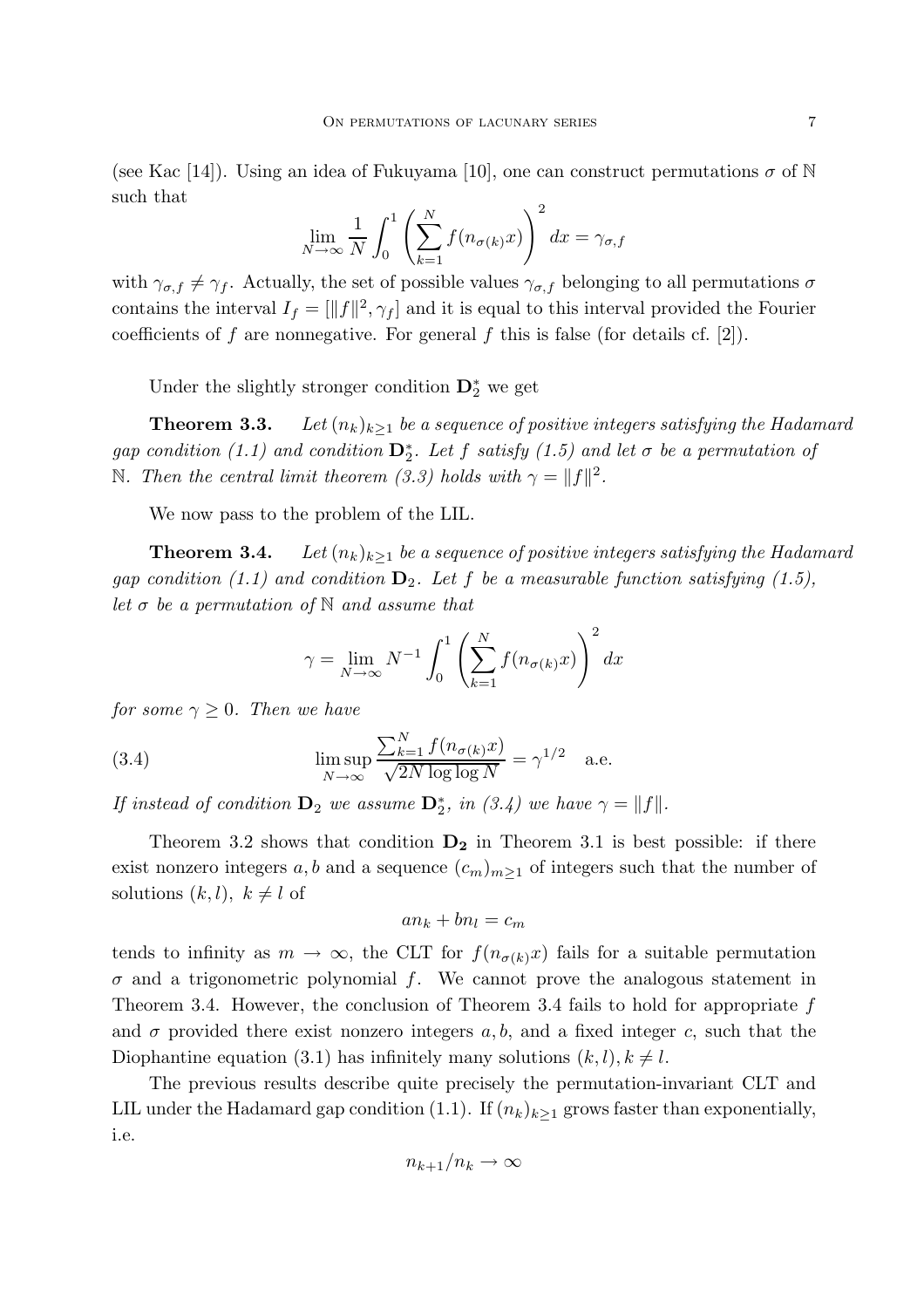then condition D<sup>∗</sup> 2 is satisfied, and thus so are the permutational-invariant CLT and LIL. In [3] we have shown that given a 1-periodic Lipschitz  $\alpha$  function  $(0 < \alpha \leq 1)$ satisfying  $\int_0^1 f(x) dx = 0$ , under the slightly stronger gap condition

$$
\sum_{k=1}^{\infty} (n_k/n_{k+1})^{\alpha} < \infty, \qquad 0 < \alpha < 1
$$

there exists a sequence  $(g_k(x))_{k>1}$  of measurable functions on  $(0, 1)$ , i.i.d. in the probabilistic sense, such that

$$
\sum_{k=1}^{\infty} |f(n_k x) - g_k(x)| < \infty \qquad \text{a.e.}
$$

This implies not only the CLT and LIL for any rearrangement of  $(f(n_kx))_{k>1}$ , but also the permutation-invariance of practically all asymptotic properties of  $(f(n_kx))_{k\geq 1}$ .

# § 4. Proofs

To keep our paper at reasonable length, we will give here the proofs only for the CLT case. The arguments for the LIL use similar ideas, but they are considerably more complicated and will be given in a subsequent paper. As the proof of Theorem 3.1 will show, in the case when  $f$  is a trigonometric polynomial of degree  $d$ , it suffices to assume condition  $\mathbf{D}_2$  with coefficients a, b satisfying  $|a| \leq d$ ,  $|b| \leq d$ . In particular, in the trigonometric case  $f(x) = \cos 2\pi x$  it suffices to allow only coefficients  $\pm 1$  in condition  $D_2$ , i.e. condition  $D_2$  reduces to Sidon's  $B_2$  condition mentioned in Section 3. This condition is satisfied for any Hadamard lacunary sequence  $(n_k)_{k>1}$  (see e.g. Zygmund [22, pp. 203-204]) and thus Theorem 2.1 is contained in the proof of Theorem 3.1.

Theorem 3.3 follows from Theorem 3.1 and the following

**Lemma 4.1.** *Let*  $(n_k)_{k\geq 1}$  *be a lacunary sequence of positive integers satisfying*  $condition \mathbf{D}_2^{(s)}$  $\alpha_2^{(s)}$ , and let f be a function satisfying  $(1.5)$ . Then for any permutation  $\sigma$  of N

$$
\lim_{N \to \infty} N^{-1} \int_0^1 \left( \sum_{k=1}^N f(n_{\sigma(n)} x) \right)^2 dx = ||f||.
$$

*Proof of Lemma 4.1*: For the simplicity of writing we assume that  $f$  is an even function, i.e. the Fourier series of  $f$  is of the form

$$
f \sim \sum_{j=1}^{\infty} a_j \cos 2\pi j x.
$$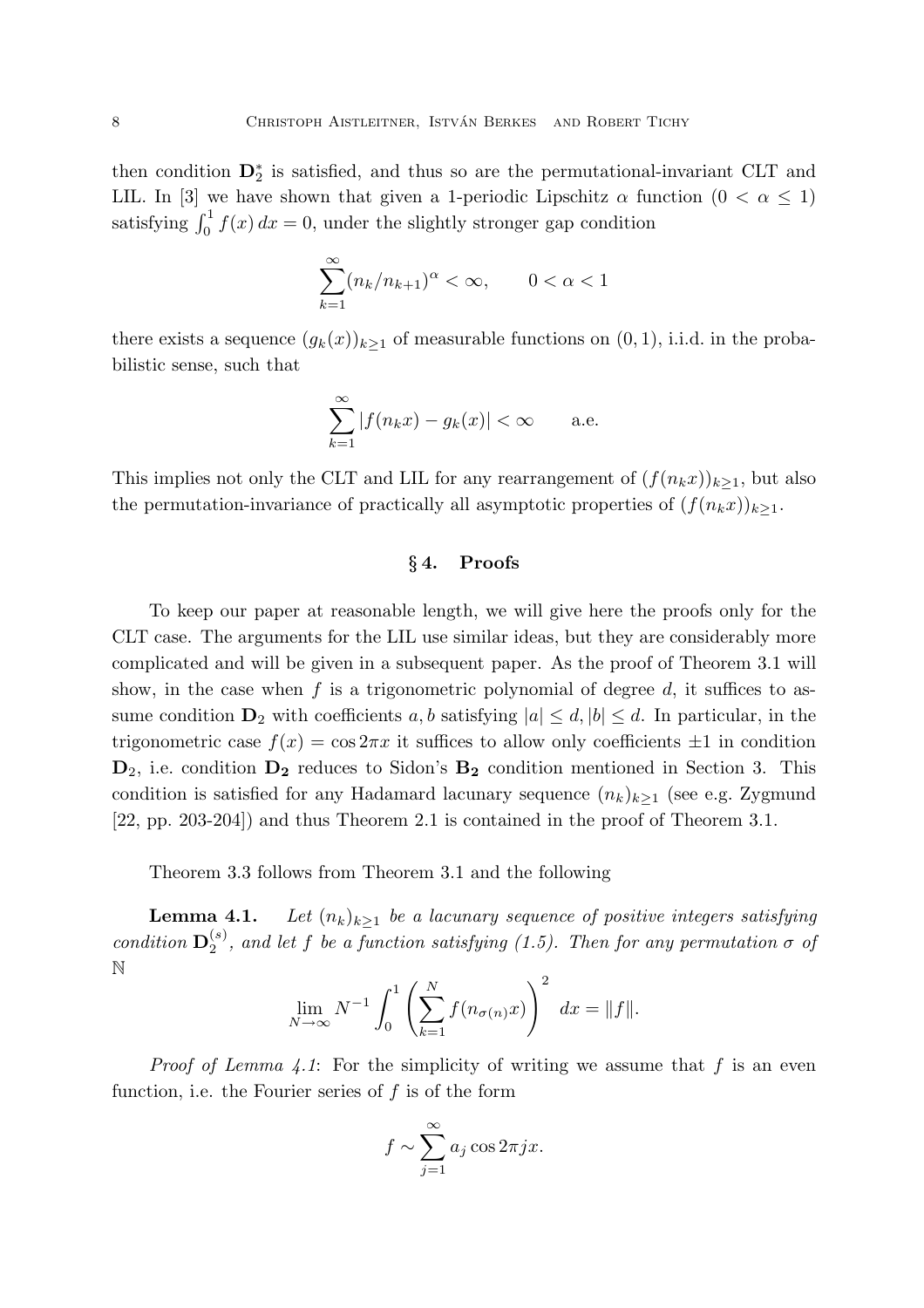Let  $\varepsilon > 0$  be arbitrary. We choose  $d > \varepsilon^{-1}$  and define

$$
p(x) = \sum_{j=1}^{d} a_j \cos 2\pi jx
$$
,  $r(x) = \sum_{j=d+1}^{\infty} a_j \cos 2\pi jx$ .

Since by assumption  $Var_{[0,1]} f < \infty$  we have

$$
|a_j| = \mathcal{O}(j^{-1}), \quad j \to \infty
$$

(cf. Zygmund [22, p. 48]), and therefore

(4.1) 
$$
||r|| = \sum_{j=d+1}^{\infty} a_j^2 / 2 \ll \sum_{j=d+1}^{\infty} j^{-2} \ll d^{-1} \ll \varepsilon
$$

By a classical norm inequality for lacunary series we have

(4.2) 
$$
\left\| \sum_{k=1}^{N} r(n_{\sigma(k)} x) \right\| \ll d^{-1/2} \sqrt{N},
$$

where the implied constant depends only on f and the growth factor  $q$  (see e.g. [1, Lemma 2.1]). Thus we have

$$
\left\| \sum_{k=1}^N r(n_{\sigma(k)} x) \right\| \ll \sqrt{\varepsilon N}.
$$

By the orthogonality of the trigonometric system and Minkowski's inequality we have

$$
\left\| \sum_{k=1}^{N} f(n_{\sigma(k)} x) \right\| \le \left\| \sum_{k=1}^{N} p(n_{\sigma(k)} x) \right\| + \left\| \sum_{k=1}^{N} r(n_{\sigma(k)} x) \right\|
$$
  

$$
\le \left( \sum_{j=1}^{d} \sum_{k=1}^{N} a_j^2 + \sum_{\substack{k_1, k_2 = 1 \ j_1, j_2 = 1}}^{N} \sum_{j_1, j_2 = 1}^{d} \mathbf{1}(j_1 n_{\sigma(k_1)} = j_2 n_{\sigma(k_2)}) \right)^{1/2} + \sqrt{\varepsilon N}.
$$

Since by condition  $\mathbf{D}_2^{(s)}$  $i_2^{(s)}$  the number of nontrivial solutions of  $j_1 n_{k_1} - j_2 n_{k_2} = 0$  is bounded by a constant (where we can choose the same constant for all finitely many possible values of  $j_1, j_2$ , we get

(4.3) 
$$
\left\| \sum_{k=1}^{N} f(n_{\sigma(k)} x) \right\| \leq \sqrt{N} \|p\| + \mathcal{O}(\sqrt{\varepsilon N}).
$$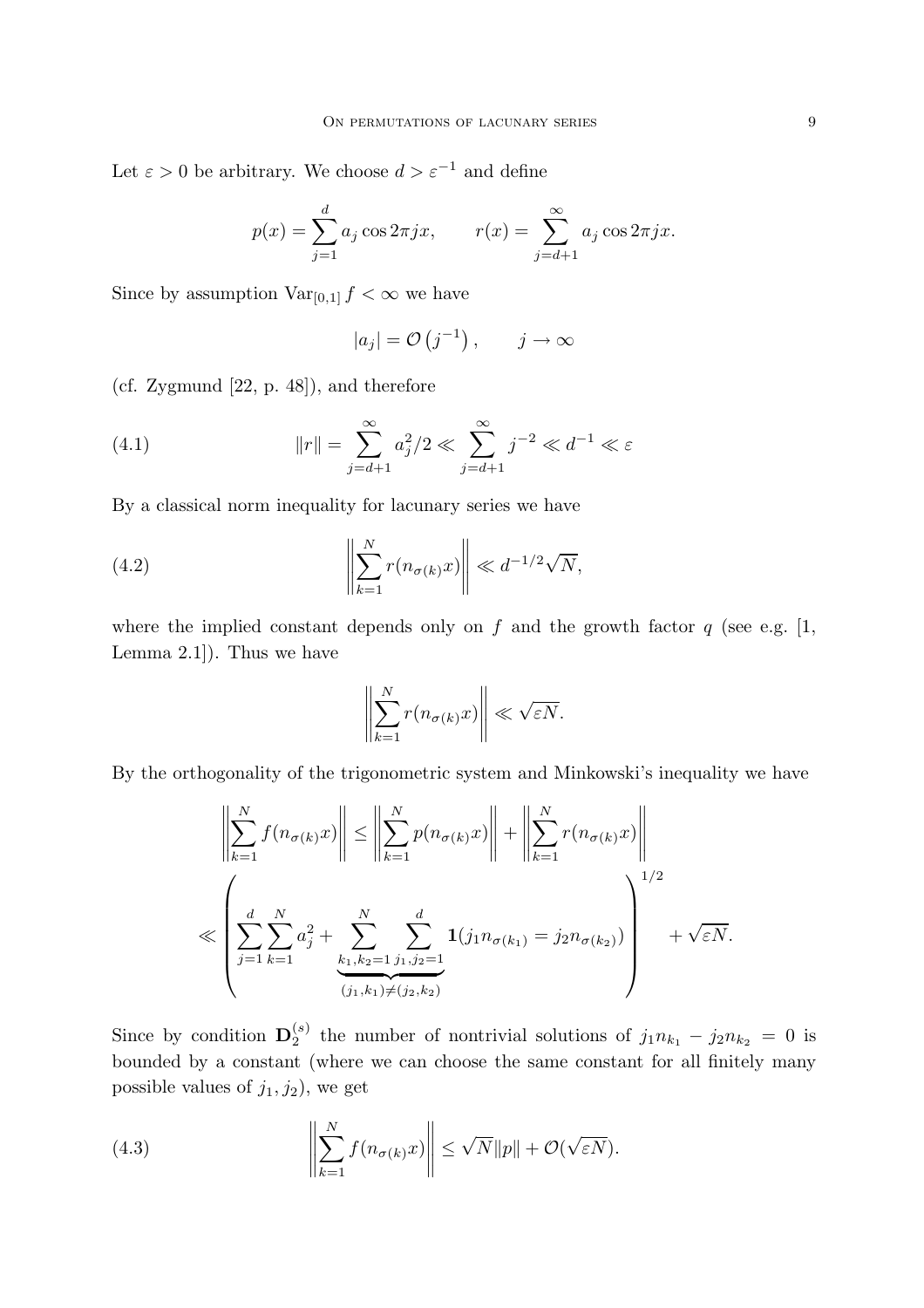A lower bound can be found in exactly the same way, and since the implied constant in (4.3) does not depend on  $\varepsilon$  (and d, resp.), we obtain, utilizing (4.1),

$$
\left| \left| \sum_{k=1}^N f(n_{\sigma(k)} x) \right| - \sqrt{N} \| f \| \right| \ll \sqrt{\varepsilon N},
$$

where the constant implied by  $\ll$  is independent of  $\varepsilon$ . Since  $\varepsilon$  can be chosen arbitrarily small, this proves the lemma.  $\square$ 

The proof of Theorem 2.3 is implicit in our paper [2]. Let us say that an increasing sequence  $(n_k)_{k>1}$  of positive integers satisfies Condition  $\mathbb{R}^{**}$  if for any  $p \geq 2$  the number of nondegenerate solutions of the Diophantine equation

(4.4) 
$$
\pm n_{k_1} \pm \ldots \pm n_{k_p} = 0, \qquad k_1, \ldots, k_p \ge 1
$$

is at most  $C \exp(p^{\alpha})$  for some constants  $C, \alpha > 0$  (here a solution of (4.4) is called nondegenerate if no subsum of the left hand side equals 0). As an analysis of the proof of the main theorem in [2] shows, the proof uses only condition  $\mathbb{R}^{**}$ , and by collecting the terms in (4.4) with equal indices shows that condition  $\mathbb{R}^*$  implies condition  $\mathbb{R}^{**}$ .

To prove the remark made at the end of Section 2, let  $\omega_k = (\log k)^{\alpha}$  and let  $n_k$ ,  $k = 1, 2, \ldots$  be independent random variables such that  $n_k$  is uniformly distributed over the integers of the interval  $I_k = [a(k-1)^{\omega_{k-1}}, ak^{\omega_k}]$ . Note that the length of  $I_k$  is at least  $a\omega_k(k-1)^{\omega_k-1} \ge a\omega_1$  for  $k=2,3,...$  and equals a for  $k=1$  and thus choosing a large enough, each  $I_k$  contains at least one integer. We claim that, with probability 1, the sequence  $(n_k)_{k\geq 1}$  satisfies condition  $\mathbf{R}^*$ . To see this, set  $\eta_k = \frac{1}{2}$  $\frac{1}{2}\omega_k^{1/2}$  $\frac{1}{k}$ , then

(4.5) 
$$
(2k)^{\eta_k^2 + 2\eta_k} \le (2k)^{\omega_k/2} \le k^{-2}|I_k| \quad \text{for } k \ge k_0
$$

since, as we noted,  $|I_k| \ge a\omega_k(k-1)^{\omega_k-1} \ge (k/2)^{\omega_k-1}$  for large k. Let  $k \ge 1$  and consider the numbers of the form

$$
(4.6) \t\t\t (a_1 n_{i_1} + \ldots + a_s n_{i_s})/d
$$

where  $1 \leq s \leq \eta_k$ ,  $1 \leq i_1, \ldots, i_s \leq k-1$ ,  $a_1, \ldots, a_s, d$  are nonzero integers with  $|a_1|, \ldots, |a_s|, |d| \leq \eta_k$ . Since the number of values in (4.6) is at most  $(2k)^{\eta_k^2 + 2\eta_k}$ , (4.5) shows that the probability that  $n_k$  equals any of these numbers is at most  $k^{-2}$ . Thus by the Borel-Cantelli lemma, with probability 1 for  $k \geq k_1$ ,  $n_k$  will be different from all the numbers in (4.6) and thus the equation

$$
a_1 n_{i_1} + \ldots + a_s n_{i_s} + a_{s+1} n_k = 0
$$

has no solution with  $1 \le s \le \eta_k$ ,  $1 \le i_1 < \ldots < i_s \le k-1$ ,  $0 < |a_1|, \ldots, |a_{s+1}| \le \eta_k$ . By monotonicity, the equation

$$
(4.7) \t\t\t a_1 n_{i_1} + \ldots + a_s n_{i_s} = 0, \t i_1 < \ldots < i_s
$$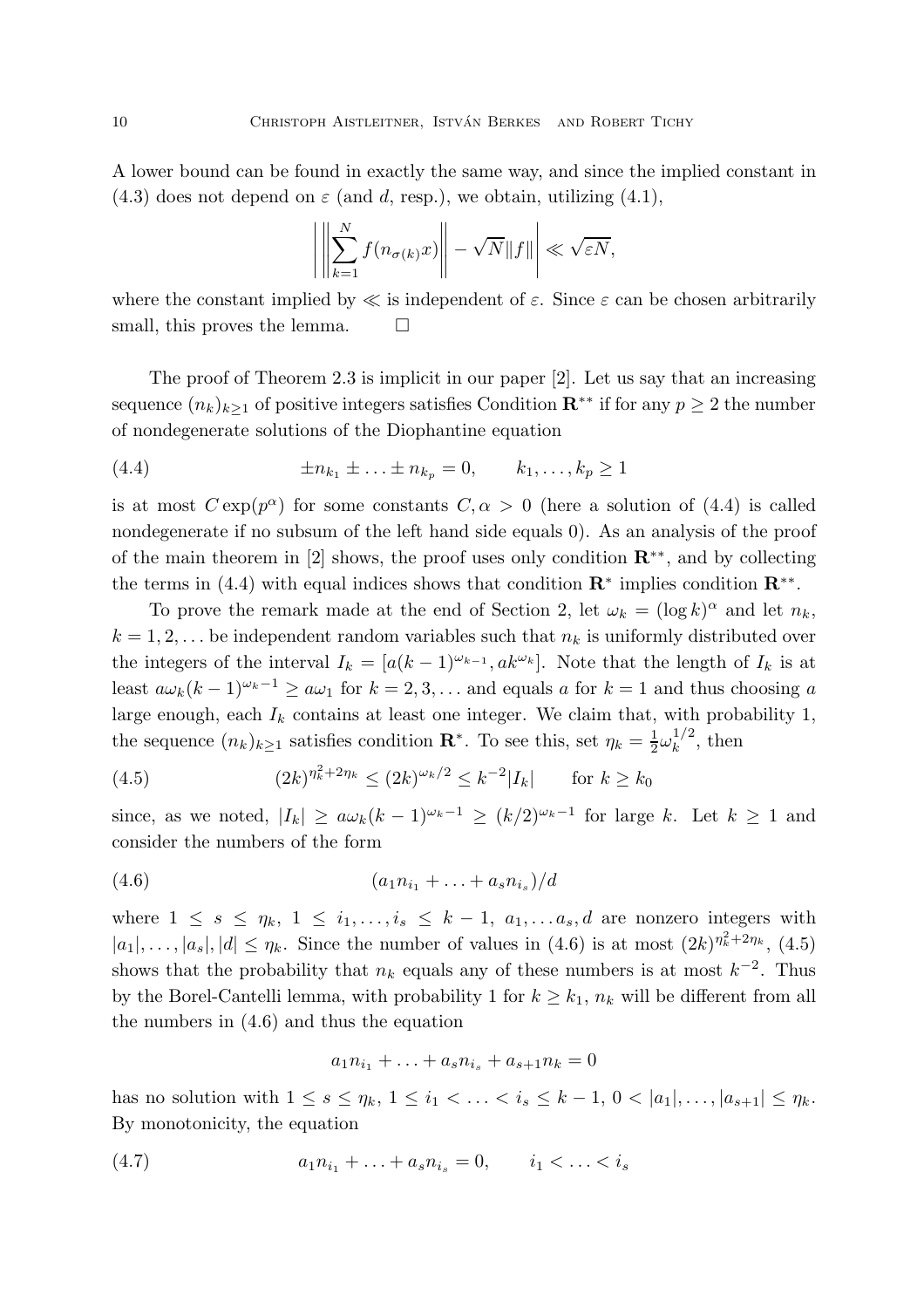has no solutions provided the number of terms is at most  $\eta_k$ ,  $0 < |a_1|, \ldots, |a_s| \leq \eta_k$  and  $i_s \geq k$ . Thus the number of solutions of (4.7) where  $s \leq \eta_k$  and  $0 < |a_1|, \ldots, |a_s| \leq \eta_k$ is at most  $k^{\eta_k} \ll \exp(\eta_k^{\beta_k})$  $\binom{p}{k}$  for some  $\beta > 0$ . Since the sequence  $[\eta_k]$  takes all sufficiently large integers p, the sequence  $(n_k)_{k\geq 1}$  satisfies condition  $\mathbb{R}^*$ .

It remains now to prove Theorems 3.1 and 3.2, which will be done in the next two sections of the paper.

# § 4.1. Proof of Theorem 3.1.

In this section we give the proof of Theorem 3.1. The proof of the main lemma (Lemma 4.3) uses ideas of Révész  $[18]$ . We will need the following simple smoothing inequality.

**Lemma 4.2.** *Let*  $P_1, P_2$  *be probability measures on*  $\mathbb{R}$ *, and write*  $p_1, p_2$  *for the corresponding characteristic functions. Let*  $P_1^* = P_1 \star H$ ,  $P_2^* = P_2 \star H$ , where H is a *normal distribution with mean zero and variance*  $\tau^2$ . *Then for all*  $y > 0, T > 0$ ,

$$
|P_1^*([-y,y]) - P_2^*([-y,y])| \le y \int_{s \in [-T,T]} |p_1(s) - p_2(s)| ds
$$
  
+4y(\tau<sup>-1</sup> exp(-T<sup>2</sup>\tau<sup>2</sup>/2)).

*Proof:* Letting  $h(s) = \exp(-\tau^2 s^2/2)$ , the characteristic functions of  $P_1^*$  and  $P_2^*$ are  $p_1^* = p_1 h$  and  $p_2^* = p_2 h$  and thus for the densities  $\rho_1$  and  $\rho_2$  of  $P_1^*$  and  $P_2^*$  we have, letting  $w(s) = p_1(s) - p_2(s)$ ,

$$
|\rho_1(u) - \rho_2(u)| \le (2\pi)^{-1} \left| \int_{\mathbb{R}} e^{-isu} (p_1^*(s) - p_2^*(s)) ds \right|
$$
  
 
$$
\le (2\pi)^{-1} \int_{s \in [-T,T]} |w(s)| ds + (2\pi)^{-1} 2 \int_{s \notin [-T,T]} |h(s)| ds.
$$

Thus

$$
|P_1^*([-y,y]) - P_2^*([-y,y])| \le \int_{[-y,y]} |\rho_1(u) - \rho_2(u)| du
$$
  

$$
\le y \int_{s \in [-T,T]} |w(s)| ds + y \int_{s \notin [-T,T]} |h(s)| ds,
$$

and the statement of the lemma follows from

$$
\int_{s \notin [-T,T]} |h(s)| \, ds = 2 \int_T^{\infty} e^{-\tau^2 s^2/2} \, ds \le 4\tau^{-1} e^{-\tau^2 T^2/2}.
$$

Let f be a function satisfying (1.5) and  $(n_k)_{k\geq 1}$  a sequence satisfying the Hadamard gap condition  $(1.1)$  and condition  $\mathbf{D}_2$ , and let

$$
p(x) = \sum_{j=1}^{d} (a_j \cos 2\pi jx + b_j \sin 2\pi jx)
$$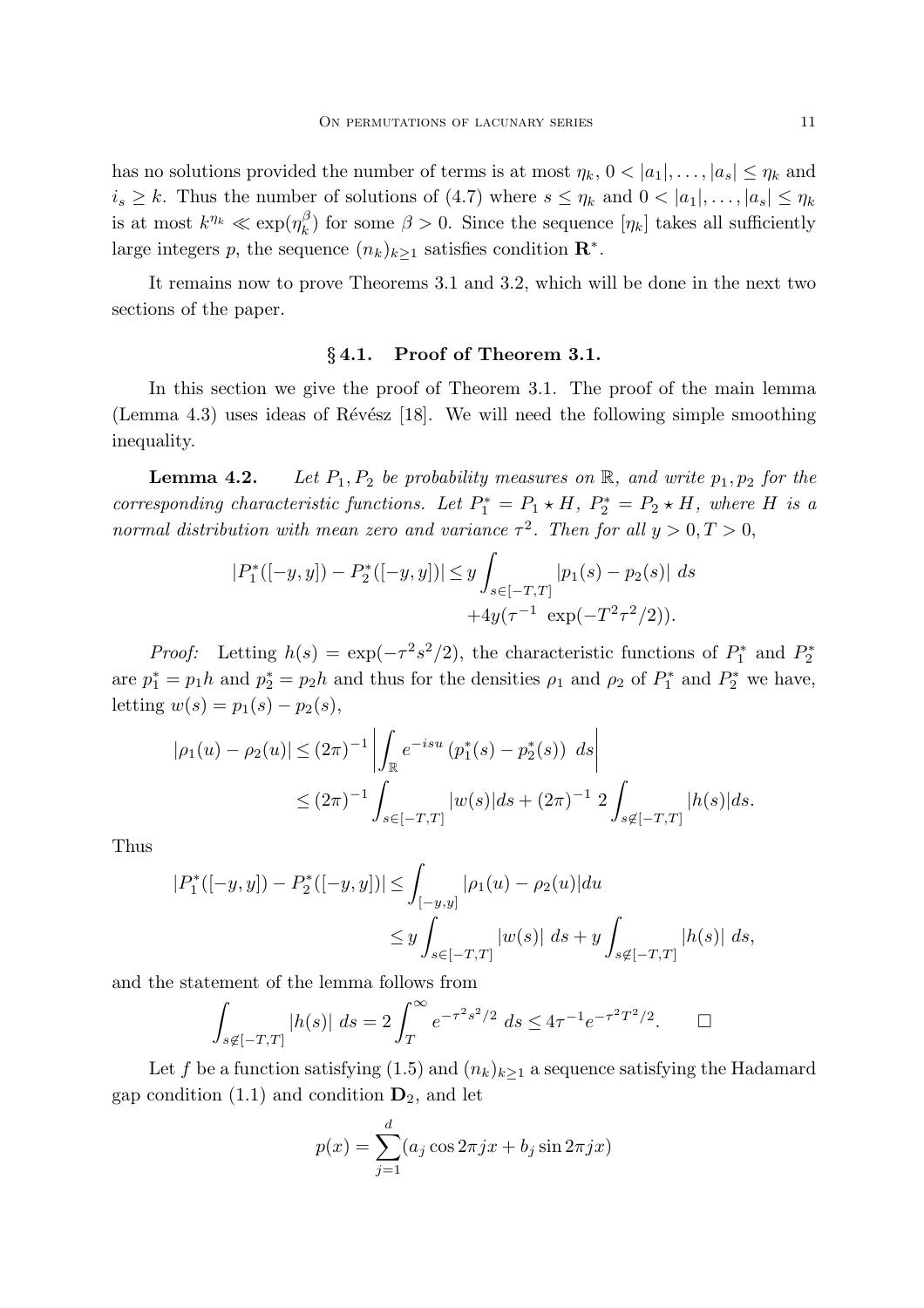be the d-th partial sum of the Fourier series of f for some  $d \geq 1$ . By condition  $\mathbf{D}_2$  we can find a number  $C_1$  (depending on d) such that for any a, b satisfying  $|a| \leq d$ ,  $|b| \leq d$ 

(4.8) 
$$
\#\{k_1, k_2 \geq 1: an_{k_1} - bn_{k_2} = c\} \leq C_1,
$$

for all  $c \in \mathbb{Z}$ . We set

$$
\gamma_N = \left\| \sum_{k=1}^N f(n_{\sigma(k)} x) \right\|.
$$

**Lemma 4.3.** *There exists an*  $N_0$ , depending only on p, d and the constants im*plied by condition*  $D_2$  *(but not on*  $\sigma$ *) such that for any*  $N \geq N_0$  *there exists a set*  $A \subset \{1, \ldots, N\}$  with  $\#A \geq N - N/(\log N)^{1/2}$  such that

$$
\left| \mathbb{E}\left(\exp\left(isN^{-1/2}\sum_{k\in A}p(n_kx)\right)\right) - e^{-s^2\delta^2/2} \right| \le 2N^{-1/8}
$$

*for all*  $s \in [-(\log N)^{1/8}, (\log N)^{1/8}]$ *, where* 

$$
\delta = N^{-1} \left\| \sum_{k \in A} p(n_{\sigma(k)} x) \right\|.
$$

Proof. For the simplicity of writing we assume that

$$
p(x) = \sum_{j=1}^{d} a_j \cos 2\pi j x
$$

is an even function; the proof in the general case is similar. Let  $(\nu_k)_{1\leq k\leq N}$  denote the sequence  $(n_{\sigma(k)})_{1\leq k\leq N}$  arranged in increasing order. Put

$$
\eta = N^{-1/2} \sum_{k=1}^{N} p(\nu_k x)
$$

and

$$
\Delta = \left\{ k \in \{1, ..., N\} : k \mod \lceil (\log N)^{1/2} + \log_q(2d) \rceil \notin \{0, ..., \lceil \log_q(2d) \rceil \right\}
$$
  

$$
\Delta^{(h)} = \left\{ k \in \Delta : \frac{k}{\lceil (\log N)^{1/2} + \log_q 2d \rceil} \in [h, h + 1) \right\}, \qquad h \ge 0,
$$
  

$$
A = \{ k \ge 1 : \sigma(k) \in \Delta \},
$$
  

$$
\alpha(s) = \prod_{h \ge 0} \left( 1 + isN^{-1/2} \sum_{k \in \Delta^{(h)}} p(\nu_k x) \right).
$$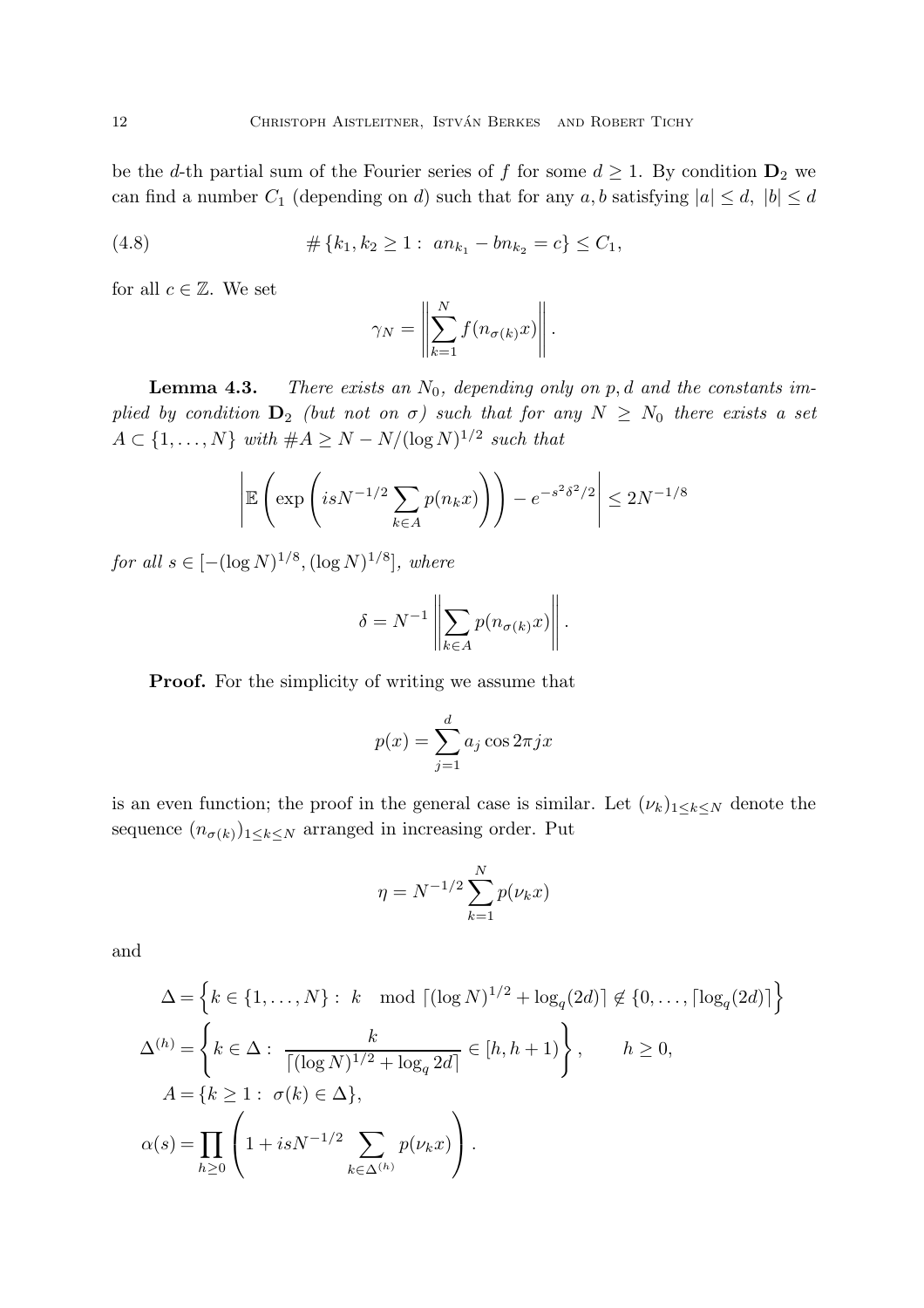The sets  $\Delta^{(h)}$  are constructed in such a way that for  $k_1 \in \Delta^{(h_1)}$ ,  $k_2 \in \Delta^{(h_2)}$ , where  $h_1 < h_2$ , we have

(4.9) 
$$
n_{k_2}/n_{k_1} > q^{k_2 - k_1} \ge q^{\lceil \log_q(2d) \rceil} \ge 2d.
$$

Using

(4.10) 
$$
e^{ix} = (1 + ix)e^{-x^2/2 + w(x)}, \qquad |w(x)| \le |x|^3
$$

we get

(4.11) 
$$
e^{is\eta} = \prod_{h \ge 0} \exp\left(isN^{-1/2} \sum_{k \in \Delta^{(h)}} p(\nu_k x)\right)
$$

(4.12) 
$$
= \alpha(s) \exp \left( -(2N)^{-1} \sum_{h \ge 0} s^2 \left( \sum_{k \in \Delta^{(h)}} p(\nu_k x) \right)^2 \right)
$$

(4.13) 
$$
\times \exp\left(\sum_{h\geq 0} w\left(isN^{-1/2}\sum_{k\in\Delta^{(h)}} p(\nu_k x)\right)\right).
$$

We have

$$
(4.14) \sum_{h\geq 0} \left( \sum_{k\in\Delta^{(h)}} p(\nu_k x) \right)^2
$$
  
\n
$$
= \sum_{h\geq 0} \sum_{k_1,k_2\in\Delta^{(h)}} \sum_{j_1,j_2=1}^d \frac{a_{j_1}a_{j_2}}{2} \left( \cos(2\pi(j_1\nu_{k_1} + j_2\nu_{k_2})x) + \cos(2\pi(j_1\nu_{k_1} - j_2\nu_{k_2})x) \right)
$$
  
\n
$$
= \sum_{h\geq 0} \sum_{k_1,k_2\in\Delta^{(h)}} \sum_{j_1,j_2=1}^d \frac{a_{j_1}a_{j_2}}{2} \left( \cos(2\pi(j_1\nu_{k_1} + j_2\nu_{k_2})x) \right)
$$
  
\n
$$
+ \sum_{h\geq 0} \sum_{\substack{k_1,k_2\in\Delta^{(h)}} \sum_{j_1,j_2=1}^d \frac{a_{j_1}a_{j_2}}{2}}{2}
$$
  
\n
$$
+ \sum_{h\geq 0} \sum_{\substack{k_1,k_2\in\Delta^{(h)}} \sum_{j_1,j_2=1}^d \frac{a_{j_1}a_{j_2}}{2} \left( \cos(2\pi(j_1\nu_{k_1} - j_2\nu_{k_2})x) \right)
$$
  
\n
$$
(4.15) = \delta^2 N + \beta(x),
$$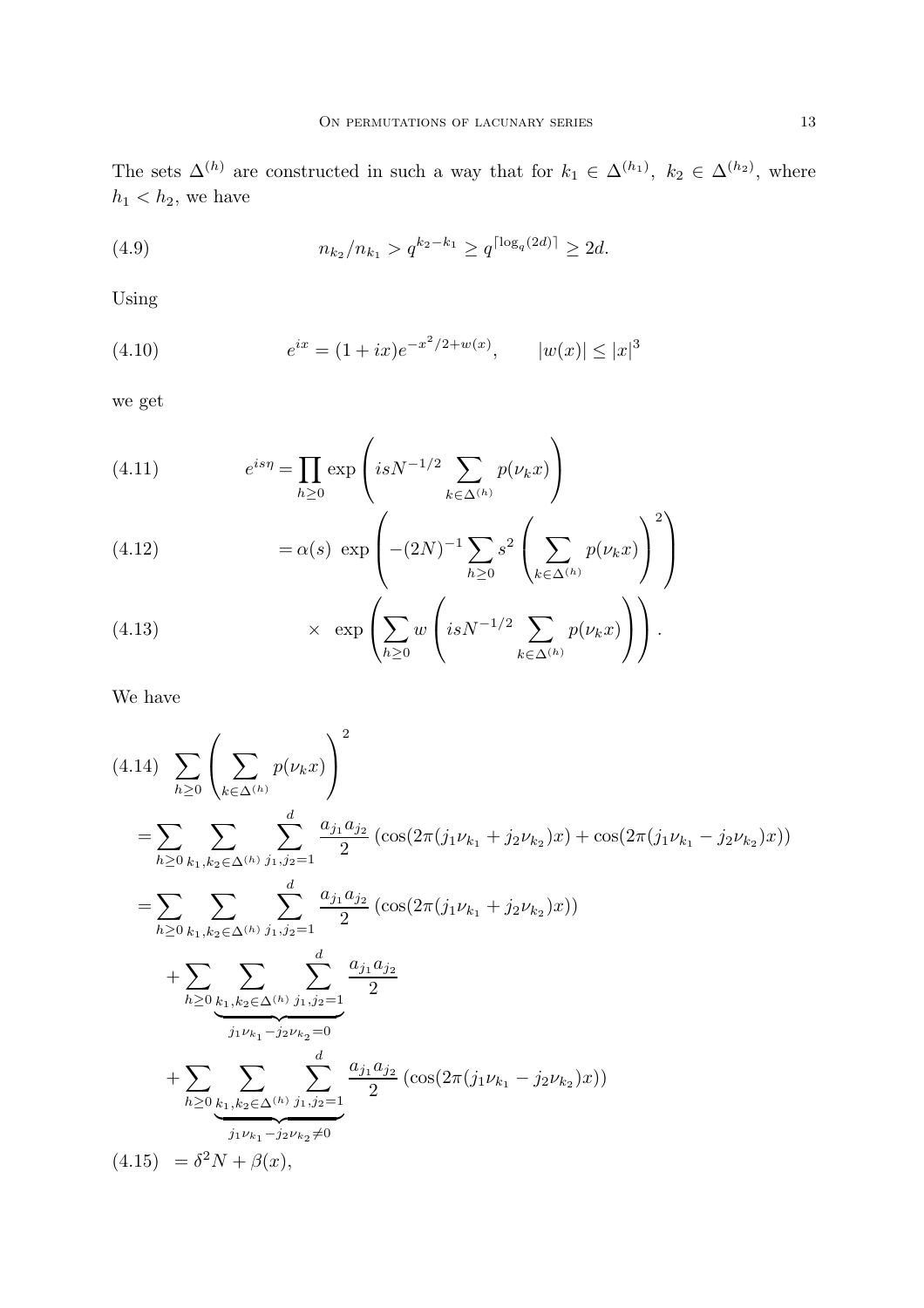where

$$
\delta = N^{-1} \left(\sum_{h \geq 0} \sum_{\substack{k_1, k_2 \in \Delta^{(h)}} \sum_{j_1, j_2 = 1 \atop j_1 \nu_{k_1} - j_2 \nu_{k_2} = 0}} \frac{a_{j_1} a_{j_2}}{2}\right)^{1/2}
$$

and

$$
\beta(x) = \sum_{h \ge 0} \sum_{k_1, k_2 \in \Delta^{(h)}} \sum_{j_1, j_2 = 1}^d \frac{a_{j_1} a_{j_2}}{2} \left( \cos(2\pi (j_1 \nu_{k_1} + j_2 \nu_{k_2}) x) \right) + \sum_{h \ge 0} \sum_{\substack{k_1, k_2 \in \Delta^{(h)}}} \sum_{j_1, j_2 = 1}^d \frac{a_{j_1} a_{j_2}}{2} \left( \cos(2\pi (j_1 \nu_{k_1} - j_2 \nu_{k_2}) x) \right).
$$

Note that

$$
\delta^{2} = N^{-1} \int_{0}^{1} \left( \sum_{h \ge 0} \sum_{k \in \Delta^{(h)}} p(\nu_{k} x) \right)^{2} dx = N^{-1} \int_{0}^{1} \left( \sum_{k \in \Delta} p(\nu_{k} x) \right)^{2} dx,
$$

since by (4.9) the functions

$$
\sum_{k \in \Delta^{(h_1)}} p(\nu_k x) \qquad \text{and} \qquad \sum_{k \in \Delta^{(h_2)}} p(\nu_k x)
$$

are orthogonal for  $h_1 \neq h_2$ . From (4.11), (4.12), (4.13), (4.14) and (4.15) we conclude

$$
e^{is\eta} = \alpha(s) \exp\left(-\frac{s^2}{2} \left(\delta^2 + \frac{\beta}{N}\right) + \sum_{h\geq 0} w \left(isN^{-1/2} \sum_{k\in\Delta^{(h)}} p(\nu_k x)\right)\right)
$$

and, writing

$$
w^*(s,x) = w\left(isN^{-1/2}\sum_{k\in\Delta^{(h)}}p(\nu_kx)\right),\,
$$

 $(4.10)$  implies

(4.16) 
$$
|w^*(s,x)| \leq \left| s^{N-1/2} \sum_{k \in \Delta^{(h)}} p(\nu_k x) \right|^3
$$

(4.17) 
$$
\leq |s|^3 \|p\|_{\infty}^3 (\log N)^{3/2} N^{-3/2}.
$$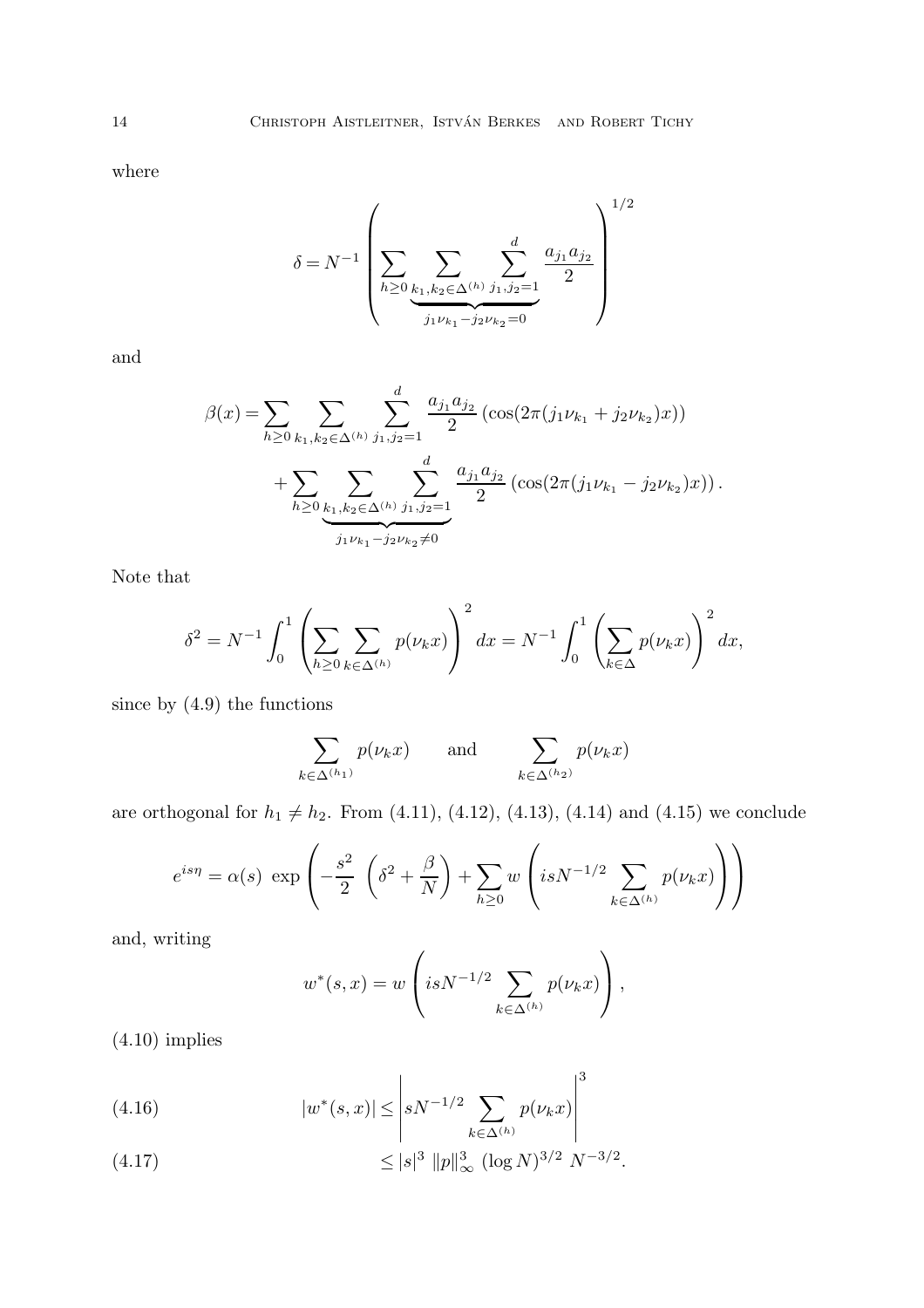We note that

(4.18) 
$$
|\alpha(s)| \le \prod_{h\ge0} \left(1 + N^{-1}s^2 \left(\sum_{k\in\Delta^{(h)}} p(\nu_k x)\right)^2\right)^{1/2}
$$

$$
\le \exp\left((2N)^{-1} \sum_{h\ge0} s^2 \left(\sum_{k\in\Delta^{(h)}} p(\nu_k x)\right)^2\right)
$$

$$
\le \exp\left(\frac{s^2}{2} \left(\delta^2 + \frac{\beta(x)}{N}\right)\right)
$$

and obtain, for  $\varphi(s) = \mathbb{E}e^{is\eta}$ , using  $\mathbb{E}\alpha(s) = 1$  and (4.18), (4.19),

$$
\left| \varphi(s) - e^{-s^2 \delta^2/2} \right|
$$
  
\n
$$
= \left| \mathbb{E} \left( \alpha(s) \exp \left( -\frac{s^2}{2} \left( \delta^2 + \frac{\beta(x)}{N} \right) + w^*(s, x) \right) \right) - e^{-s^2 \delta^2/2} \right|
$$
  
\n
$$
= \left| \mathbb{E} \left( \alpha(s) \left( \exp \left( -\frac{s^2}{2} \left( \delta^2 + \frac{\beta(x)}{N} \right) + w^*(s, x) \right) - e^{-s^2 \delta^2/2} \right) \right) \right|
$$
  
\n
$$
\leq \left| \mathbb{E} \left( |\alpha(s)| \left| \exp \left( -\frac{s^2}{2} \left( \delta^2 + \frac{\beta(x)}{N} \right) + w^*(s, x) \right) - e^{-s^2 \delta^2/2} \right| \right) \right|
$$
  
\n
$$
\leq \mathbb{E} \left| e^{w^*(s, x)} - 1 \right| + \mathbb{E} \left| \exp \left( \frac{s^2}{2} \frac{\beta(x)}{N} \right) - 1 \right|.
$$

If  $|s| \leq (\log N)^{-1/8}$ , then by (4.16) and (4.17)

$$
||p||_{\infty}^{3} (\log N)^{15/8} N^{-3/2} \le N^{-1}
$$
 for  $N \ge N_1$ 

with  $N_1$  depending only on  $p$ , and hence

$$
|e^{w^*(s,x)} - 1| \le 2N^{-1}
$$
, for  $N \ge N_1$ .

On the other hand, the function  $\beta(x)$  is a sum of at most

$$
2\sum_{h\geq 0} d^2 \left| \Delta^{(h)} \right|^2 \leq 2d^2 N (\log N)^{1/2}
$$

trigonometric functions, and the coefficient of each of this summands is bounded by  $\max_{1 \leq j \leq d} a_j^2/2 \leq C_2$ , where  $C_2$  depends only on p and d. Since by assumption  $(n_k)_{k \geq 1}$ satisfies condition  $\mathbf{D}_2$ , there can be at most  $4d^2C_1$  summands giving the same frequency (the constant  $C_1$  is defined in (4.8)). This means, writing  $\beta(x)$  in the form

$$
\beta(x) = \sum_{j=1}^{\infty} c_j \cos 2\pi j x
$$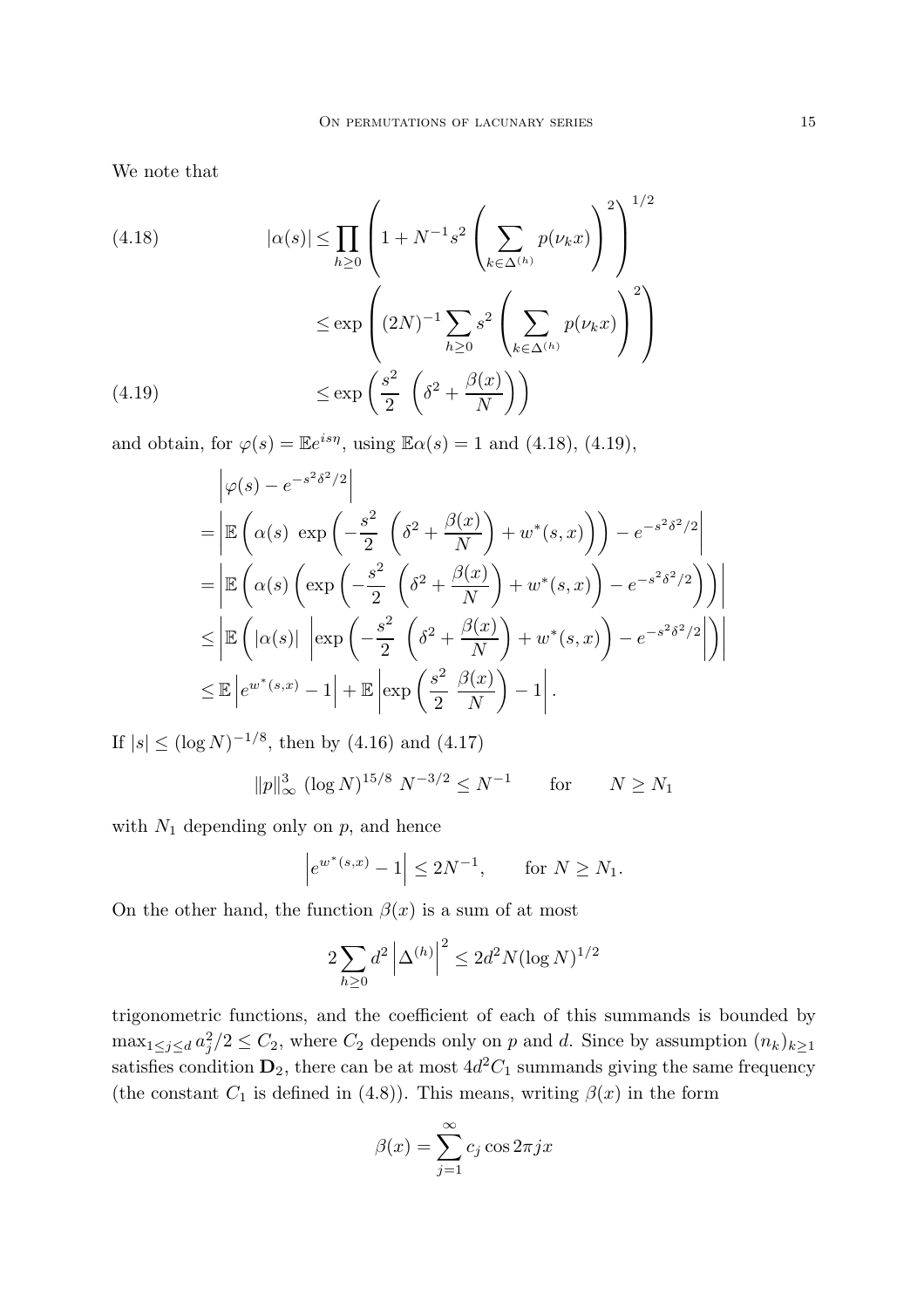we have

(4.20) 
$$
|c_j| \le 4d^2C_1C_2
$$
,  $j \ge 1$ , and  $||\beta||_{\infty} \le \sum_{j=1}^{\infty} |c_j| \le 2C_2d^2N\sqrt{\log N}$ 

Therefore

$$
\|\beta\|^2 = \sum_{j=1}^{\infty} c_j^2/2 \le \max_{j\ge 1} |c_j| \sum_{j=1}^{\infty} |c_j| \le (4d^2C_1C_2)^2 2C_2d^2N\sqrt{\log N},
$$

and

$$
\mathbb{P}(|\beta| > N^{2/3}) \le N^{-1/4} \qquad \text{for} \qquad N \ge N_2,
$$

where  $N_2$  depends only on p, d,  $C_1$ . Hence by  $(4.20)$ 

$$
\mathbb{E}\left|\exp\left(\frac{s^2}{2}\frac{\beta(x)}{N}\right)-1\right|
$$
  

$$
\leq \left|\exp\left(\frac{s^2}{2}\frac{\|\beta\|_{\infty}}{N}\right)-1\right|N^{-1/4}+\left|\exp\left(\frac{s^2}{2}\frac{N^{2/3}}{N}\right)-1\right|,
$$

and, assuming

$$
|s| \le (\log N)^{1/8},
$$

we get

$$
\mathbb{E}\left|\exp\left(\frac{s^2}{2}\frac{\beta(x)}{N}\right) - 1\right|
$$
  
\n
$$
\leq \left|\exp\left(C_2d^2(\log N)^{5/8}\right) - 1\right| N^{-1/4} + \left|\exp\left(\frac{(\log N)^{1/8}N^{2/3}}{N}\right) - 1\right|
$$
  
\n
$$
\leq N^{1/8} \quad \text{for} \quad N \geq N_3,
$$

where  $N_3$  depends on  $d, p, C_1$ . Combining these estimates, we have

(4.21) 
$$
|\varphi(s) - e^{s^2 \delta^2/2}| \le 2N^{-1/8} \text{ for } N \ge N_4
$$

where  $N_4$  also depends on  $p, d, C_1$ . This proves Lemma 4.3.  $\Box$ 

*Proof of Theorem 3.1.* Let y and  $\varepsilon > 0$  be given. We choose  $d > \varepsilon^{-2}$  and write p and  $r$ , respectively, for the  $d$ -th partial sum and  $d$ -th remainder term of the Fourier series of f. Assume that  $N \ge N_0$  with the  $N_0$  in Lemma 4.3, and let A be the set in Lemma 4.3. By Lemma 4.3 we have

$$
|\varphi_N(s) - e^{s^2 \delta_N^2/2}| \le 2N^{-1/8},
$$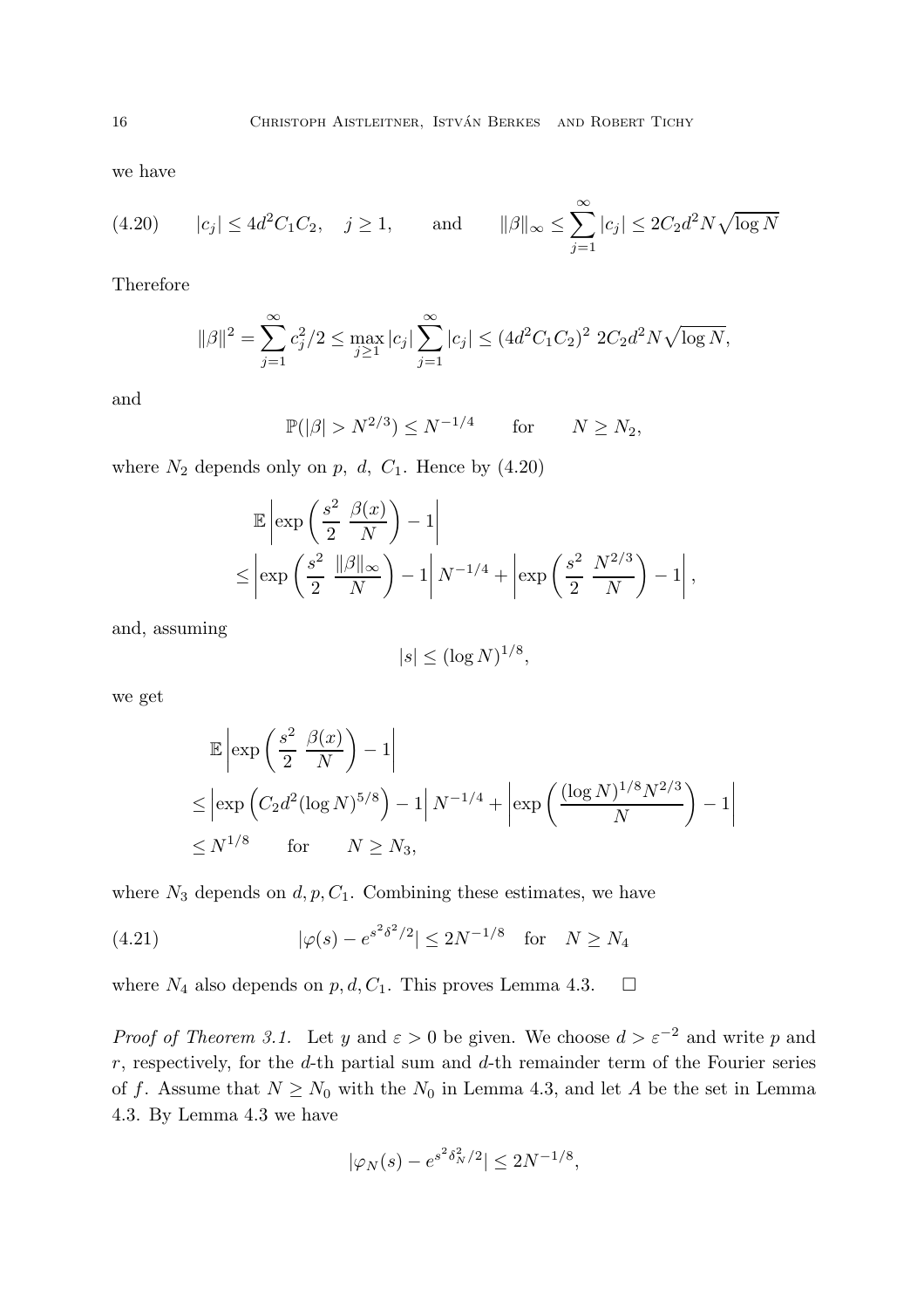where

$$
\varphi_N(s) = \mathbb{E}e^{is\eta_N}, \qquad \eta_N = \sum_{k \in A} p(n_{\sigma(k)}x),
$$

$$
\delta_N^2 = N^{-1} \int_0^1 \left(\sum_{k \in A} p(n_{\sigma(k)}x)\right)^2 dx.
$$

We recall that

$$
\gamma_N^2 = N^{-1} \int_0^1 \left( \sum_{k=1}^N f(n_{\sigma(k)} x) \right)^2 dx.
$$

By  $(4.2)$  we have

(4.22) 
$$
\left\| \sum_{k=1}^{N} r(n_{\sigma(k)} x) \right\| \leq C_4 d^{-1/2} \sqrt{N},
$$

where  $C_4$  depends on  $f, q$ . By Minkowski's inequality, and using  $(4.22)$  for our choice of  $d > \varepsilon^{-2}$ ,

$$
\gamma_N \sqrt{N} \le \left\| \sum_{k=1}^N p(n_{\sigma(k)} x) \right\| + \left\| \sum_{k=1}^N r(n_{\sigma(k)} x) \right\| \le \left\| \sum_{k=1}^N p(n_{\sigma(k)} x) \right\| + C_4 \varepsilon N^{1/2},
$$

and, since  $\Big\|$  $\sum_{k=1}^{N} p(n_{\sigma(k)}x) \leq C_5\sqrt{N}$  (for  $C_5$  depending on  $f, q$ , again by [1, Lemma 2.1]), we obtain

$$
\gamma_N^2 \le N^{-1} \left\| \sum_{k=1}^N p(n_{\sigma(k)} x) \right\|^2 + C_6 \varepsilon
$$

( $C_6$  depends on  $f, q$ ). Since  $N - #A \leq N/\sqrt{\log N}$  we have

$$
\gamma_N^2 - \delta_N^2 \le C_6 \varepsilon + 2N^{-1} \int_0^1 \sum_{k_1, k_2 \in \{1, ..., N\}, k_2 \notin \Delta} p(\nu_{k_1} x) p(\nu_{k_2} x) dx
$$
  
\n
$$
\le C_6 \varepsilon + 2N^{-1} ||p||^2 \sum_{k_2 \in \{1, ..., N\}, k_2 \notin \Delta} #\{k_1 \in \{1, ..., N\} : k_1/k_2 \in [1/d, d]\}
$$
  
\n
$$
\le C_6 \varepsilon + 2N^{-1} ||p||^2 N (\log N)^{-1/2} [\log_q 2d]
$$
  
\n
$$
\le C_7 \varepsilon \quad \text{for} \quad N \ge N_5,
$$

where  $C_7$  depends on  $f, q, p, d$  and  $N_5$  depends on  $p, q, d$ . We assume  $s \leq \varepsilon^{-1/2}$ , and, in view of (4.21), we arrive at

$$
|\varphi(s) - e^{s^2 \gamma_N^2/2}| \le 2N^{-1/8} + |e^{s^2 \gamma_N^2/2} - e^{s^2 \sigma_N^2/2}| \le C_8 \varepsilon
$$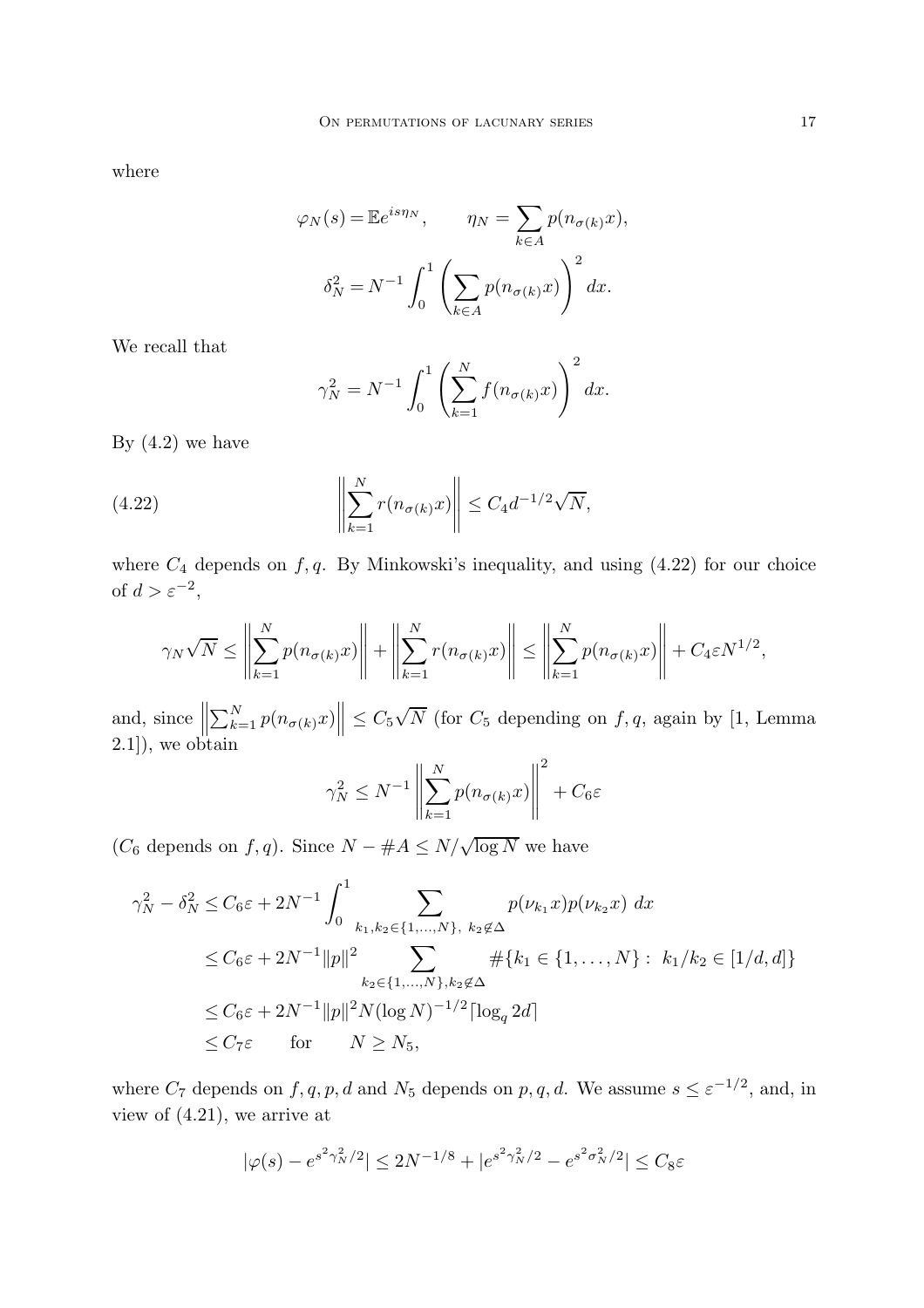for  $N \ge N_6$ , where  $N_6$  and  $C_8$  depend on  $y, f, q, p, d$ . We use Lemma 4.2 with

$$
p_1(s) = \varphi(s),
$$
  $p_2(s) = e^{s^2 \gamma_N^2/2},$   $T = \varepsilon^{-1/2},$   $\tau = \varepsilon^{1/3}$ 

to get (using the notation from this lemma) for all  $y > 0$ 

$$
|P_1^*([-y,y]) - P_2^*([-y,y])| \le y \int_{s \in [-T,T]} C_8 \varepsilon \, ds + 4y \varepsilon^{-1/3} e^{-\varepsilon^{-1/3}/2}
$$

for sufficiently large N (depending on  $f, q, p, d$ ), provided  $\varepsilon$  is sufficiently small, which we can assume. Thus, if  $P_1, P_2$  are the measures corresponding to  $p_1, p_2$ , we get, using  $(4.22),$ 

$$
\mathbb{P}\left(N^{-1/2}\sum_{k=1}^{N}f(n_{\sigma(k)}x)\in[-y,y]\right)
$$
\n
$$
\leq P_{1}([-y-\varepsilon^{1/6},y+\varepsilon^{1/6}]) + \mathbb{P}\left(N^{-1/2}\sum_{k=1}^{N}r(n_{\sigma(k)}x)\notin[-\varepsilon^{1/6},\varepsilon^{1/6}]\right)
$$
\n
$$
\leq P_{1}^{*}([-y-2\varepsilon^{1/6},y+2\varepsilon^{1/6}]) + H(\mathbb{R}\setminus[-\varepsilon^{1/6},\varepsilon^{1/6}]) + C_{4}\varepsilon^{2/3}
$$
\n
$$
\leq P_{2}^{*}([-y-2\varepsilon^{1/6},y+2\varepsilon^{1/6}]) + 2C_{8}(y+2\varepsilon^{1/6})\varepsilon^{1/2}
$$
\n
$$
+ 4(y+2\varepsilon^{1/6})\varepsilon^{-1/3}e^{-\varepsilon^{-1/3}/2} + \frac{2}{\sqrt{2\pi\tau^{2}}}\int_{\varepsilon^{1/6}}^{\infty}e^{-u^{2}/(2\tau^{2})}du + C_{4}\varepsilon^{2/3}
$$
\n
$$
\leq P_{2}([-y-3\varepsilon^{1/6},y+3\varepsilon^{1/6}]) + 2C_{8}(y+2\varepsilon^{1/6})\varepsilon^{1/2}
$$
\n
$$
+ 4(y+2\varepsilon^{1/6})\varepsilon^{-1/3}e^{-\varepsilon^{-1/3}/2} + \frac{4}{\sqrt{2\pi\tau^{2}}}\int_{\varepsilon^{1/6}}^{\infty}e^{-u^{2}/(2\tau^{2})}du + C_{4}\varepsilon^{2/3}
$$
\n
$$
\leq P_{2}([-y,y])
$$

(4.23) 
$$
+ \frac{2}{\sqrt{2\pi\gamma_N^2}} \int_{y}^{y+3\varepsilon^{1/6}} e^{-u^2/(2\gamma_N^2)} du
$$

$$
(4.24) \t+2C_8(y+2\varepsilon^{1/6})\varepsilon^{1/2} + 4(y+2\varepsilon^{1/6})\varepsilon^{-1/3}e^{-\varepsilon^{-1/3}/2}
$$
  

$$
(4.25) \t4 \t \int_{-\infty}^{\infty} \frac{4}{-y^2/(2\varepsilon^{2/3})} \Big|_{y=0}^{\infty} \Big|_{0}^{2/3}
$$

(4.25) 
$$
+ \frac{4}{\sqrt{2\pi\varepsilon^{2/3}}} \int_{\varepsilon^{1/6}}^{\infty} e^{-u^2/(2\varepsilon^{2/3})} du + C_4 \varepsilon^{2/3}
$$

It is clear that for  $\gamma_N \to 0$  the limit distribution of  $N^{-1/2} \sum_{k=1}^N f(n_{\sigma(k)}x)$  is the distribution concentrated at 0. Now assume

$$
\gamma_N \to \gamma \quad \text{as} \quad N \to \infty \quad \text{for some} \quad \gamma > 0.
$$

Then  $\liminf_{N\to\infty} \gamma_N > 0$ , and since  $\varepsilon$  can be chosen arbitrarily, the value of (4.23), (4.25) and (4.24) can also be made arbitrarily small. This means that for any given  $\hat{\varepsilon} > 0$  and sufficiently large N

(4.26) 
$$
\mathbb{P}\left(x : N^{-1/2} \sum_{k=1}^{N} f(n_{\sigma(k)} x) \in [-y, y]\right)
$$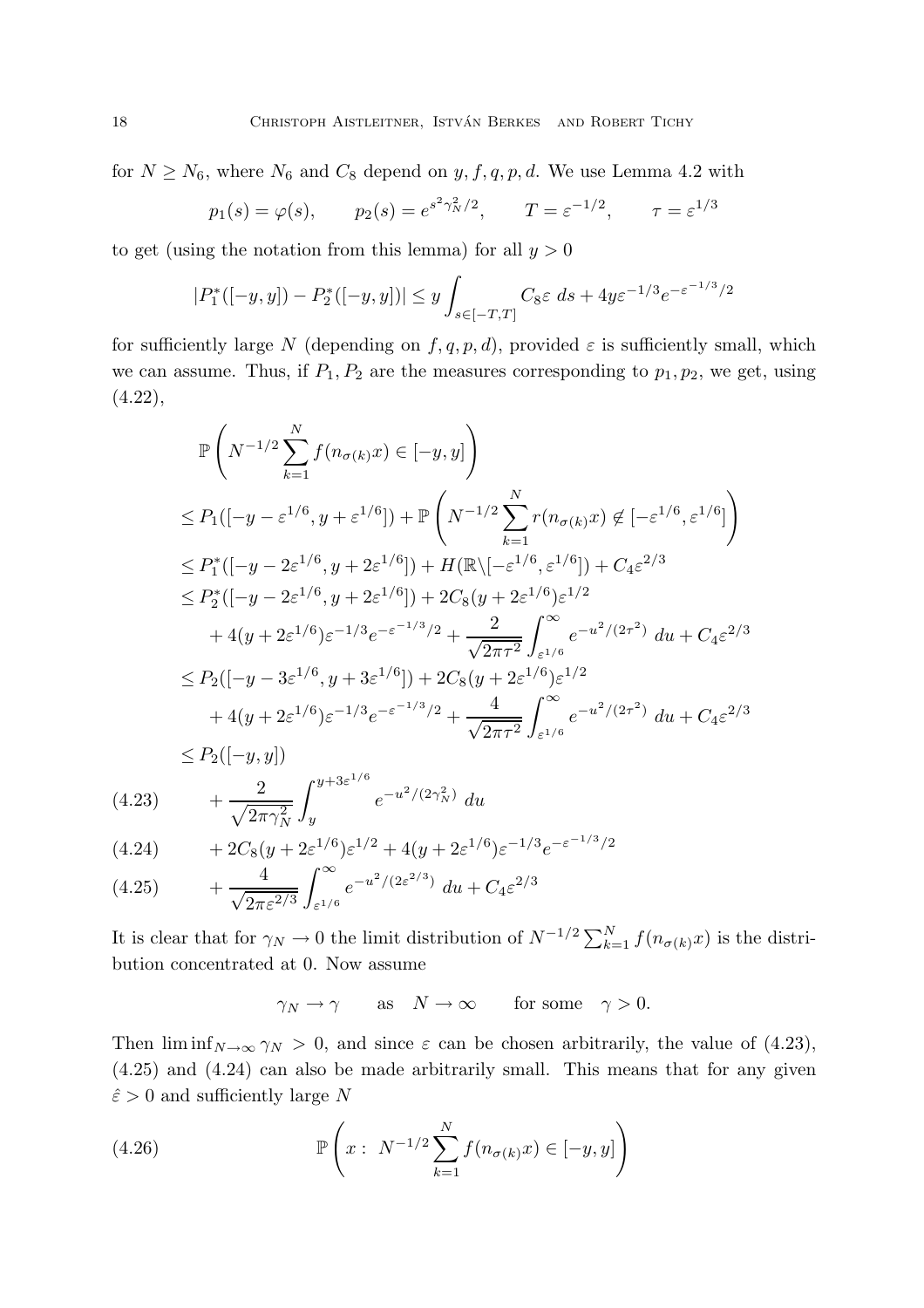$$
\leq \frac{1}{\sqrt{2\pi\gamma_N^2}} \int_{-x}^x e^{-u^2/(2\gamma_N^2)} du + \hat{\varepsilon}
$$
  

$$
\leq \frac{1}{\sqrt{2\pi\gamma^2}} \int_{-x}^x e^{-u^2/(2\gamma^2)} du + 2\hat{\varepsilon}.
$$

In the same way we can get a lower bound for (4.26), proving the first part of Theorem 3.1. On the other hand, the sequence  $\gamma_N$  is bounded since  $(n_k)_{k>1}$  is lacunary and thus if  $\gamma_N$  is not convergent, it has at least two accumulation points  $\gamma^{(1)} \neq \gamma^{(2)}$ . Thus there exist two subsequences of N along which  $N^{-1/2} \sum_{k=1}^{N} f(n_{\sigma(k)}x)$  converges to different distributions  $\mathcal{N}(0, \gamma^{(1)})$ ,  $\mathcal{N}(0, \gamma^{(2)})$  (one of them may be the measure concentrated at 0, in case  $\gamma^{(1)} = 0$  or  $\gamma^{(2)} = 0$ ). But then  $N^{-1/2} \sum_{k=1}^{N} f(n_{\sigma(k)}x)$  does not have a single limit distribution as  $N \to \infty$ .

## §4.2. Proof of Theorem 3.2.

In this section we prove Theorem 3.2 stating that the Diophantine condition  $D_2$ in Theorem 3.1 is best possible. In other words we show that if a lacunary sequence  $(n_k)_{k\geq 1}$  does not satisfy condition  $\mathbf{D}_2$ , then there exist a trigonometric polynomial f satisfying (1.5) and a permutation  $\sigma : \mathbb{N} \to \mathbb{N}$  such that

$$
N^{-1/2} \sum_{k=1}^{N} f(n_{\sigma(k)}x)
$$

has a non-Gaussian limiting distribution.

Let  $(n_k)_{k\geq 1}$  be given, and assume that condition  $\mathbf{D}_2$  does not hold for this sequence. Then there exist integers  $0 < a \leq b$  and a sequence  $(c_{\ell})_{\ell>1}$  of different positive integers such that

$$
\#\{k_1, k_2 \in \mathbb{N}: an_{k_1} - bn_{k_2} = c_\ell\} \to \infty \quad \text{as} \quad \ell \to \infty.
$$

Throughout this section we will assume that  $a < b$ ; the case  $a = b$  can be handled in a similar way, with some minor changes.

We divide the set of positive integers into consecutive blocks  $\Delta_1, \Delta_2, \ldots, \Delta_m, \ldots$ of lenghts  $2^{2^1}, 2^{2^2}, \ldots, 2^{2^m}, \ldots$ ; we will write  $|\Delta_m|$  for the number of elements of a block  $\Delta_m$ . We can find integers  $c_m$ ,  $m \geq 1$  and a permutation  $\sigma : \mathbb{N} \to \mathbb{N}$  such that the following holds:

$$
\sigma(k+1) > \sigma(k), \qquad k \ge 1
$$
  
\n
$$
\sigma(2k) > 2b \sigma(2k-1), \qquad k \ge 1
$$
  
\n
$$
an_{\sigma(2k)} - bn_{\sigma(2k-1)} = c_m, \qquad 2k, 2k - 1 \in \Delta_m, \ m \ge 1.
$$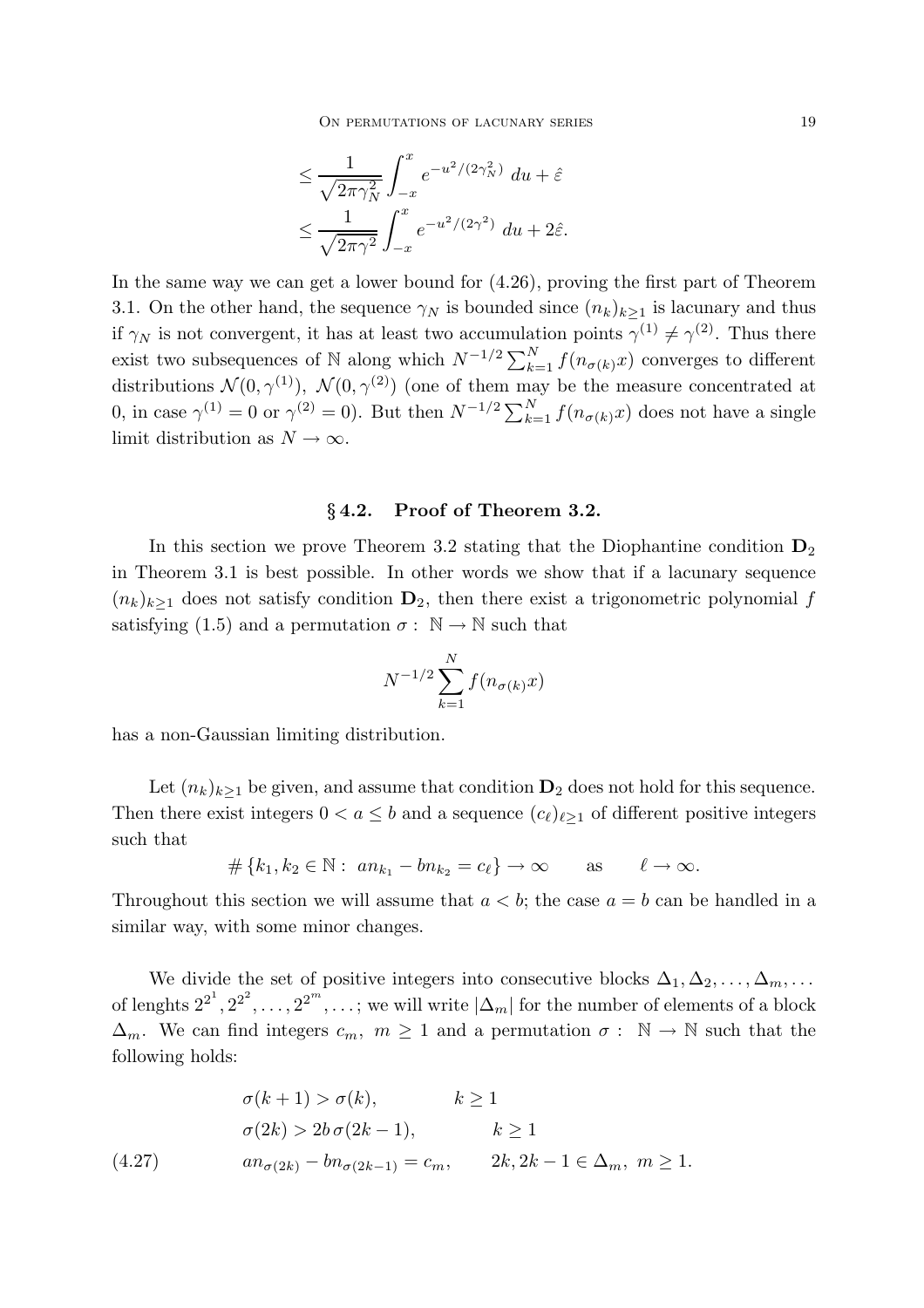Let

$$
f(x) = \cos 2\pi ax + \cos 2\pi bx.
$$

To show that

$$
N^{-1/2} \sum_{k=1}^{N} f(n_{\sigma(k)}x)
$$

does not converge to a Gaussian distribution, we will show that

$$
\frac{\sum_{k \in \Delta_m} f(n_{\sigma(k)}x)}{\sqrt{|\Delta_m|}}
$$

has a non-Gaussian limit distribution as  $m \to \infty$ . Since the lengths of the block  $\Delta_m$ dominates  $|\Delta_1| + \cdots + |\Delta_{m-1}|$ , this means that

$$
\frac{\sum_{m=1}^{M} \sum_{k \in \Delta_m} f(n_{\sigma(k)}x)}{\sqrt{\sum_{m=1}^{M} |\Delta_m|}}
$$

also has a non-Gaussian limiting distribution.

Lemma 4.4.

$$
\left| \mathbb{E}\left(\exp\left(\frac{is\sum_{k\in\Delta_m}f(n_{\sigma(k)}x)}{\sqrt{|\Delta_m|}}\right)\right) - \mathbb{E}\left(e^{-s^2(1+\cos 2\pi x)/2}\right) \right| \ll |\Delta_m|^{-1/8},
$$

*for all*  $s \in [-(\log|\Delta_m|)^{1/8}, -(\log|\Delta_m|)^{1/8}]$ *.* 

*Proof.* We write  $(\nu_k)_{k\geq 1}$  for  $(n_{\sigma(k)})_{k\geq 1}$  and define

$$
\eta_m = \frac{\sum_{k \in \Delta_m} f(\nu_k x)}{\sqrt{|\Delta_m|}}.
$$

For different  $k_1, k_2$ , for which  $2k_1 - 1$ ,  $2k_2 - 1 \in \Delta_m$ , the functions

$$
1 + \frac{is\left(f(\nu_{2k_1-1}x) + f(\nu_{2k_1}x)\right)}{\sqrt{2}} \quad \text{and} \quad 1 + \frac{is\left(f(\nu_{2k_2-1}x) + f(\nu_{2k_2}x)\right)}{\sqrt{2}}
$$

are orthogonal. This means, writing

$$
\alpha_m(s) = \prod_{k \ge 1: \ 2k - 1 \in \Delta_m} \left( 1 + \frac{is \left( f(\nu_{2k-1} x) + f(\nu_{2k} x) \right)}{\sqrt{2|\Delta_m|}} \right),
$$

we have

$$
\mathbb{E}\Big(\alpha_m(s)\Big)=1.
$$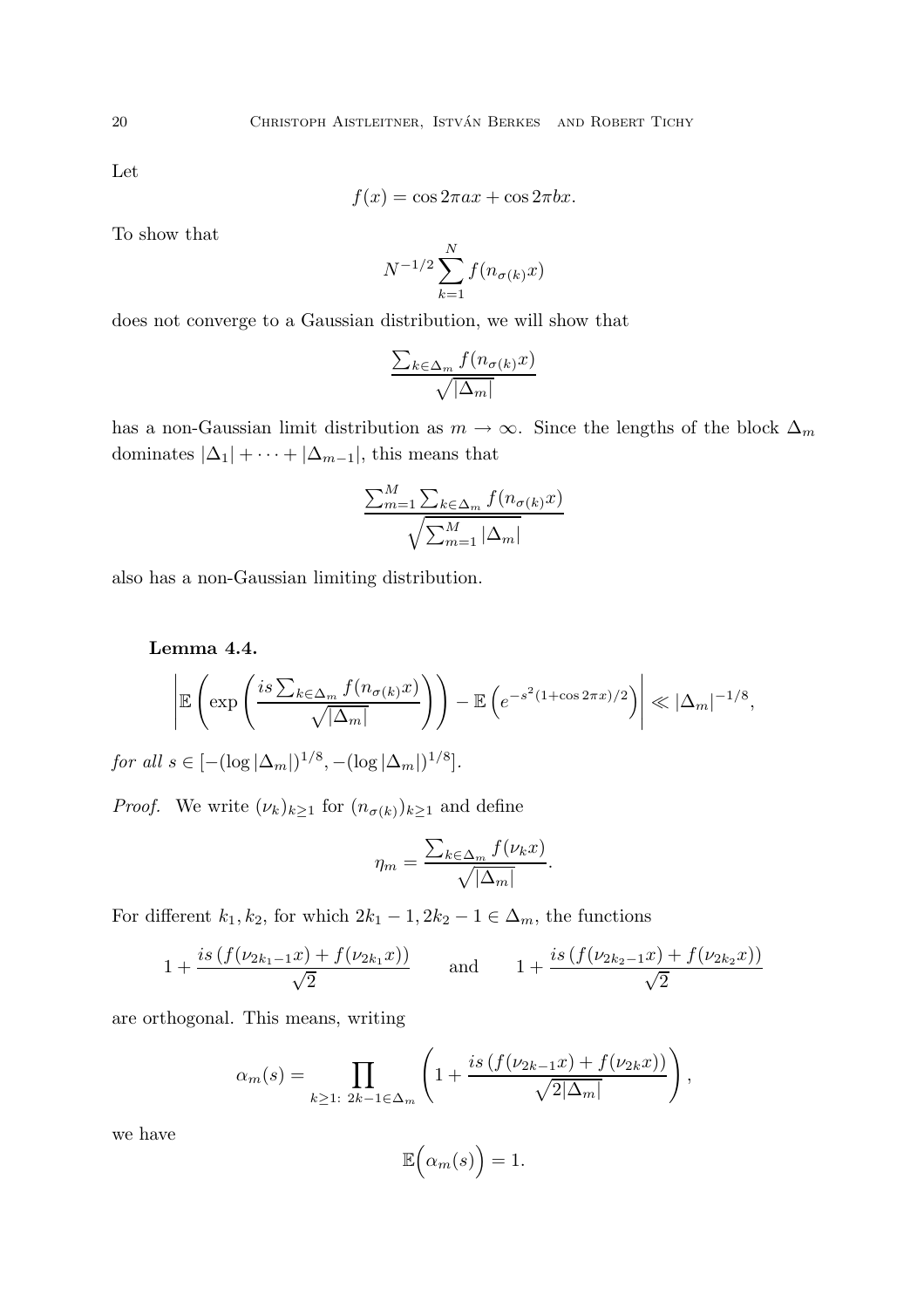Using again (4.10), we get

$$
e^{is\eta_m} = \prod_{k \ge 1: 2k - 1 \in \Delta_m} \exp\left(\frac{is \left(f(\nu_{2k-1}x) + f(\nu_{2k}x)\right)}{\sqrt{2|\Delta_m|}}\right)
$$
  
=  $\alpha_m(s) \exp\left(\sum_{k \ge 1: 2k - 1 \in \Delta_m} \frac{-s^2 \left(f(\nu_{2k-1}x) + f(\nu_{2k}x)\right)^2}{2|\Delta_m|}\right) W_m(s),$ 

where

$$
W_m(s) = \exp\left(\sum_{k\geq 1\colon 2k-1\in\Delta_m} w\left(\frac{is\left(f(\nu_{2k-1}x) + f(\nu_{2k}x)\right)}{\sqrt{2|\Delta_m|}}\right)\right).
$$

By  $(4.27)$  we have

$$
\sum_{k\geq 1: 2k-1\in\Delta_m} (f(\nu_{2k-1}x) + f(\nu_{2k}x))^2
$$
\n
$$
= \sum_{k\geq 1: 2k-1\in\Delta_m} (\cos 2\pi a \nu_{2k-1}x + \cos 2\pi b \nu_{2k-1}x + \cos 2\pi a \nu_{2k}x + \cos 2\pi b \nu_{2k}x)^2
$$
\n
$$
= |\Delta_m| + \left(\sum_{k\geq 1: 2k-1\in\Delta_m} \frac{\cos 2\pi (a\nu_{2k} - b\nu_{2k_1})x}{2}\right) + R_m(x)
$$
\n
$$
= |\Delta_m| + \left(\sum_{k\geq 1: 2k-1\in\Delta_m} \frac{\cos 2\pi c_m x}{2}\right) + R_m(x)
$$
\n
$$
= |\Delta_m| \left(1 + \frac{\cos 2\pi c_m x}{4}\right) + R_m(x),
$$

where  $R_m(x)$  is a sum of cosine functions with coefficients  $1/2$  and frequencies

$$
a\nu_{2k-1}, b\nu_{2k-1}, a\nu_{2k}, b\nu_{2k}, a\nu_{2k-1} \pm b\nu_{2k-1}, a\nu_{2k-1} \pm a\nu_{2k}, a\nu_{2k-1} \pm b\nu_{2k},
$$
  
 $b\nu_{2k-1} + a\nu_{2k}, b\nu_{2k-1} \pm b\nu_{2k}, a\nu_{2k} \pm b\nu_{2k},$ 

where k runs through the set  $\{k \geq 1: 2k - 1 \in \Delta_m\}$ . If we write

$$
R_m^{(1)}(x) = \frac{1}{2} \sum_{k \ge 1: 2k - 1 \in \Delta_m} \cos 2\pi a \nu_{2k-1} x,
$$
  
\n
$$
R_m^{(2)}(x) = \frac{1}{2} \sum_{k \ge 1: 2k - 1 \in \Delta_m} \cos 2\pi b \nu_{2k-1} x,
$$
  
\n
$$
\vdots
$$
  
\n
$$
R_m^{(14)}(x) = \frac{1}{2} \sum_{k \ge 1: 2k - 1 \in \Delta_m} \cos 2\pi (a \nu_{2k} + b \nu_{2k}) x,
$$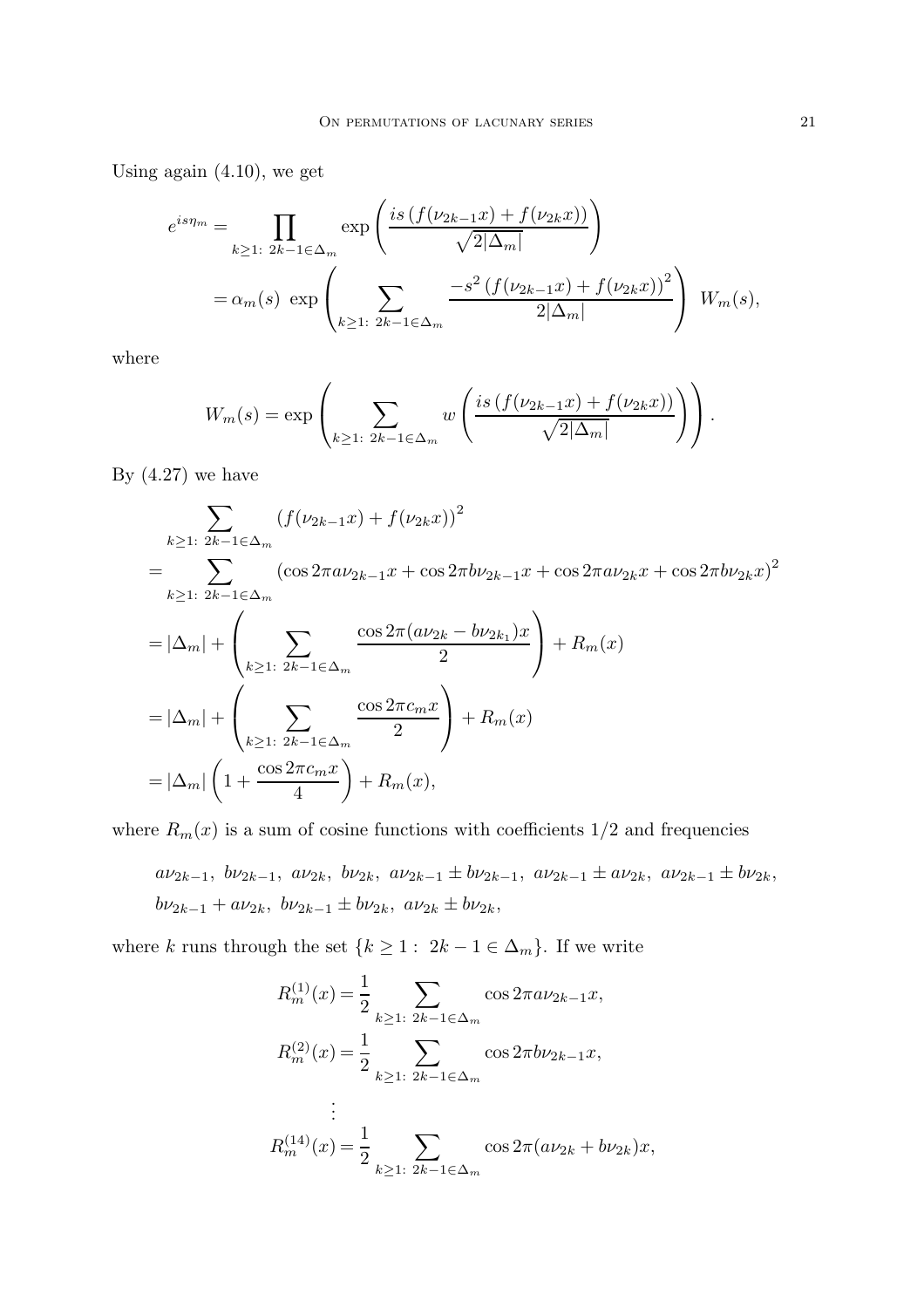22 CHRISTOPH AISTLEITNER, ISTVÁN BERKES AND ROBERT TICHY

$$
R_m^{(15)}(x) = \frac{1}{2} \sum_{k \ge 1: 2k - 1 \in \Delta_m} \cos 2\pi (a\nu_{2k} - b\nu_{2k})x,
$$

the function  $R_m(x)$  can be split into 15 lacunary cosine series, each consisting of  $\Delta_m/2$ elements. Observing

(4.28) 
$$
|\alpha_m(s)| \leq \prod_{k \geq 1: 2k-1 \in \Delta_m} \left(1 + \frac{4s^2}{2|\Delta_m|}\right)^{1/2} \leq e^{s^2/2}
$$

and, in view of  $(4.10)$ ,

$$
|W_m(s) - 1| \le \left| \exp\left(\frac{|\Delta_m|}{2} \left| \frac{2s}{\sqrt{2|\Delta_m|}} \right|^3 \right) - 1 \right|
$$
  

$$
\le e^{4|\Delta_m|^{-1/2}} - 1
$$
  

$$
\le \frac{8}{|\Delta_m|^{1/2}}.
$$

We have

$$
(4.29) \quad \left| \mathbb{E}e^{is\eta_m} - \mathbb{E} \exp\left(-\frac{s^2}{2}\left(1 + \frac{\cos 2\pi x}{4}\right)\right) \right|
$$
\n
$$
= \left| \mathbb{E}\left(\alpha_m(s) \exp\left(-\frac{s^2}{2}\left(1 + \frac{\cos 2\pi c_m x}{4}\right)\right) \exp\left(\frac{-s^2 R_m(x)}{2|\Delta_m|}\right) W_m(s)\right) \right|
$$
\n
$$
- \mathbb{E} \exp\left(-\frac{s^2}{2}\left(1 + \frac{\cos 2\pi c_m x}{4}\right)\right) \right|
$$
\n
$$
(4.30) \le \left| \mathbb{E}\left(\alpha_m(s) \exp\left(-\frac{s^2}{2}\left(1 + \frac{\cos 2\pi c_m x}{4}\right)\right) \times \right|
$$
\n
$$
(4.31) \quad \times \left(\exp\left(\frac{-s^2 R_m(x)}{2|\Delta_m|}\right) W_m(s) - 1\right) \right) \right|
$$
\n
$$
(4.32) \quad + \left| \mathbb{E}\left((\alpha_m(s) - 1) \exp\left(-\frac{s^2}{2}\left(1 + \frac{\cos 2\pi c_m x}{4}\right)\right)\right) \right|
$$

In view of  $(4.28)$ , the term in lines  $(4.30)$ ,  $(4.31)$  is at most

$$
\max_{x \in (0,1)} \left( \exp\left( -\frac{s^2 \cos 2\pi c_m x}{8} \right) \right) \mathbb{E} \left[ \exp\left( \frac{-s^2 R_m(x)}{2|\Delta_m|} \right) W_m(s) - 1 \right]
$$
\n
$$
(4.33) \le e^{s^2/8} \mathbb{E} \left[ \exp\left( \frac{-s^2 R_m(x)}{2|\Delta_m|} \right) W_m(s) - 1 \right].
$$

It is easy to see that

$$
||R_m|| \le 15|\Delta_m|
$$

and therefore

$$
\mathbb{P}\left\{|R_m|\geq 15|\Delta_m|^{2/3}\right\}\leq \Delta_m^{-1/3}.
$$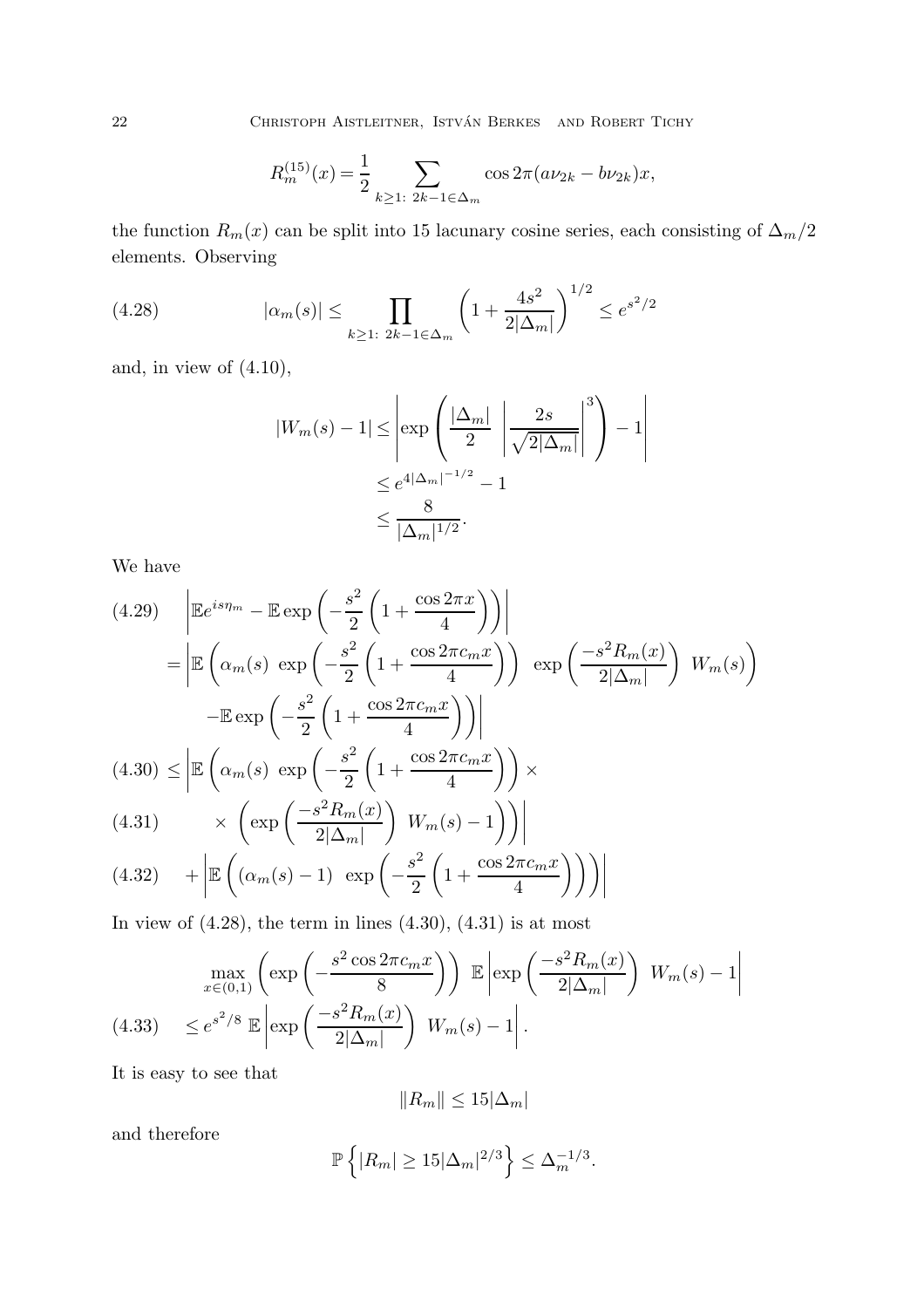Thus

(4.34)  
\n
$$
\mathbb{E}\left[\exp\left(\frac{-s^2 R_m(x)}{2|\Delta_m|}\right) W_m(s) - 1\right]
$$
\n
$$
\leq \left(1 + \frac{15s^2}{|\Delta_m|^{1/3}}\right) \left(1 + \frac{8}{|\Delta_m|^{1/2}}\right) - 1 + \frac{15s^2 |\Delta_m|}{4|\Delta_m|^{4/3}}
$$
\n(4.35)  
\n
$$
\ll s^2 |\Delta_m|^{-1/3},
$$

$$
(4.35) \qquad \qquad \ll s^2 |\Delta_m|^{-1/3},
$$

where the implied constant does not depend on  $m, s$ .

The function  $\alpha_m(s)$  is a sum of the constant term 1 plus at most  $2^{2|\Delta_m|}$  cosine functions with coefficients at most 1 (provided  $|s| \leq |\Delta_m|^{1/2}$ ) and frequencies at least  $2^{4|\Delta_m|}$ . Thus  $(4.32)$  is at most

$$
2^{2|\Delta_m|} 2^{-4|\Delta_m|} \max_{x \in (0,1)} \left| \frac{d}{dx} \exp\left( -\frac{s^2}{2} \left( 1 + \frac{\cos 2\pi c_m x}{4} \right) \right) \right|
$$
  
(4.36) 
$$
\leq 2^{-2|\Delta_m|} e^{5s^2/8} \frac{\pi s^2 c_m}{4}.
$$

Combining  $(4.33)$ ,  $(4.34)$ ,  $(4.35)$  and  $(4.36)$  we see that  $(4.29)$  is at most

$$
\ll e^{s^2/8} s^2 |\Delta_m|^{-1/3} + 2^{-2|\Delta_m|} e^{5s^2/8} \frac{\pi s^2 c_m}{4}.
$$

In particular, since we assumed  $|s| \leq (\log |\Delta_m|)^{1/8}$ , we get that the expression (4.29) is at most

$$
\ll |\Delta_m|^{-1/8},
$$

proving Lemma 4.4.

*Proof of Theorem 3.2.* The proof of Theorem 3.2 can be obtained from Lemma 4.4 like the proof of Theorem 3.1 was obtained from Lemma 4.3 in Section 4.1. The normed partial sums

$$
|\Delta_m|^{-1/2} \sum_{k \in \Delta_m} f(n_{\sigma(k)}x)
$$

have a limiting distribution which is non-Gaussian, and since the set  $\Delta_m$  is much larger than the union of the sets  $\Delta_1, \ldots, \Delta_{m-1}$ , the same distribution is the limit distribution of

$$
N^{-1/2} \sum_{k=1}^{N} f(n_{\sigma(k)}x).
$$

This proves Theorem 3.2.